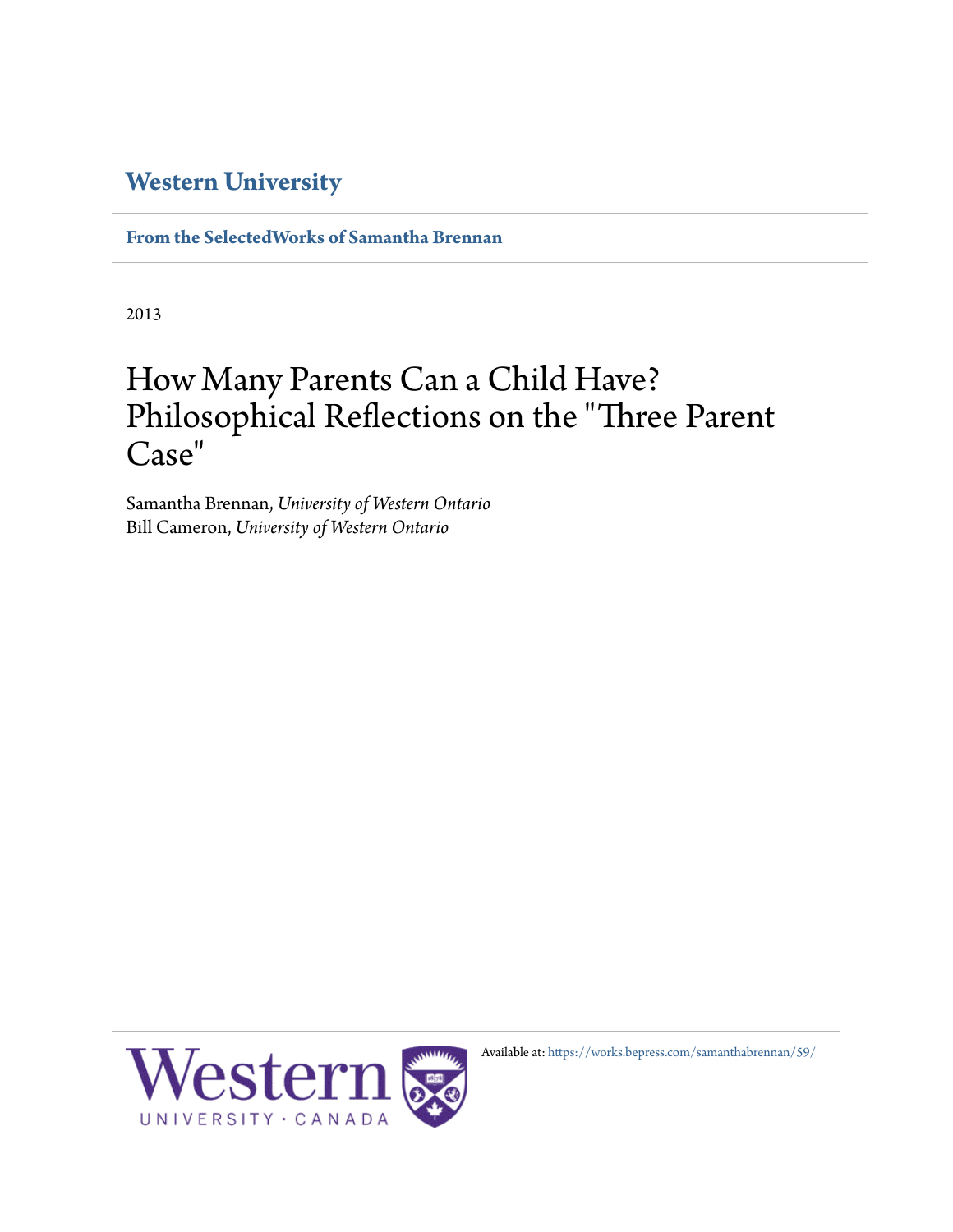# How Many Parents Can a Child Have? Philosophical Reflections on the "Three Parent Case"

*"Suddenly I realized - two people isn't enough. You need backup. If there are only two people, and someone drops off the edge, then you're on your own. Two isn't a large enough number. You need three at least." -*Marcus, the child of a single mother, in the film *About a Boy[1](#page-20-0)*

## *Introduction*

This paper explores the question of how many parents a child can have in light of the creation of alternative models of family. The traditional legal answer, in Canada and the United States at least, is that a child can have at most two parents. While this answer has an obvious biological underpinning, it seems inadequate given the realities of many families. Consider the children who are the product of assisted reproductive technology. With donor sperm and eggs, surrogate mothers, and intentional parents there can be many adults involved in the birth of the child—indeed, on any reasonable notion of "biological," a child can certainly have three biological parents, between the man whose sperm is used, the woman whose ova are used, and the woman who gestates the child. Consider the children of divorce and blended families. Consider too adopted children who may have three sets of parents: biological parents, foster parents, and adoptive parents. In light of these changes in family structures, a two-person restriction on the number of parents a child can have seems arbitrary. It seems as if we are making room for non-traditional families by trying to make them, legally speaking, resemble the traditional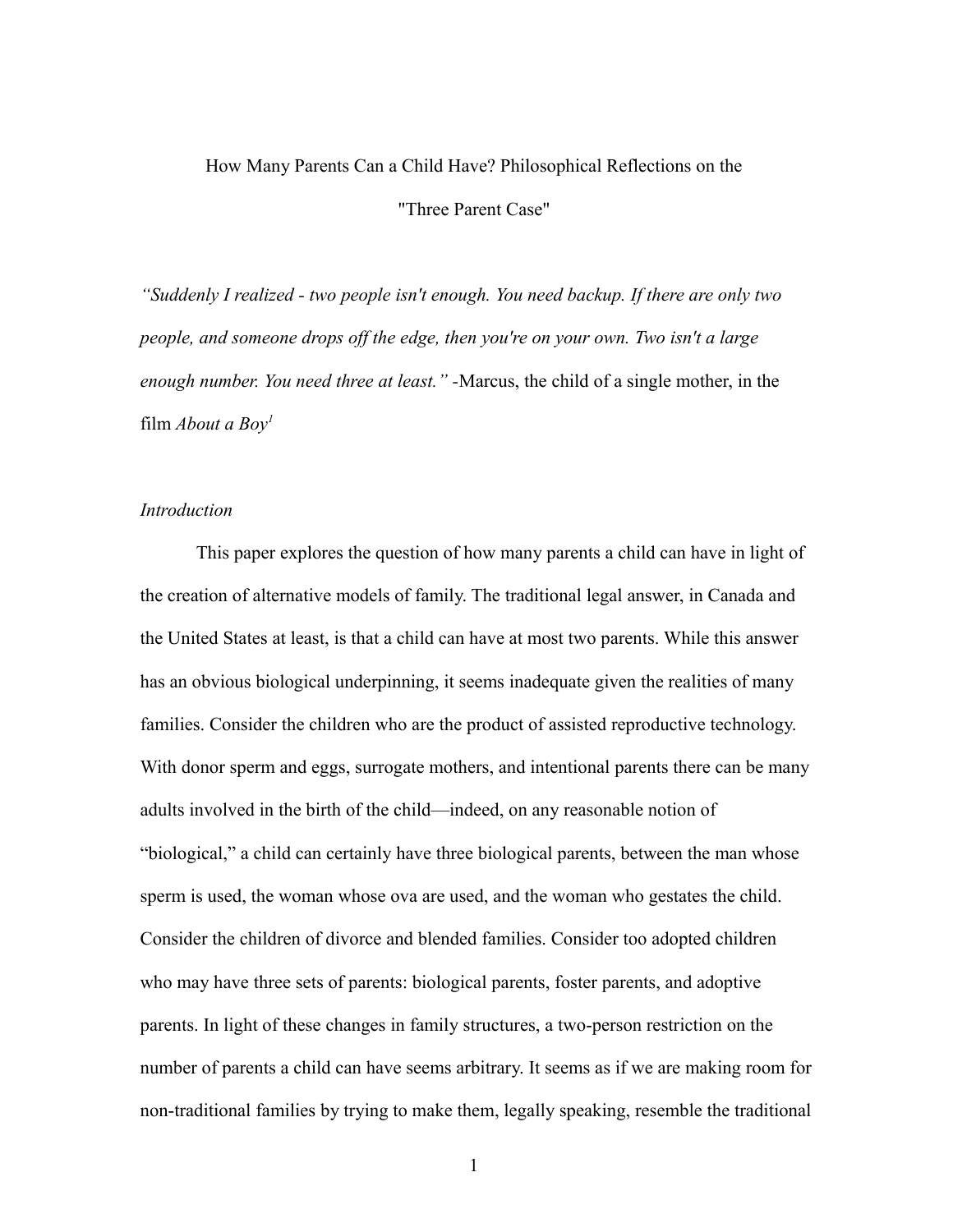model. In cases where more than two adults are in a "parent-like" relationship with the child, restricting the number of legal parents to two runs the risk of both violating the rights of an unrecognized parent or parents and going against the best interests of the child.

The case that first prompted us to think about this issue is the following: in January 2007 a ruling by Ontario's highest court allowed a young London, Ontario boy to legally have three parents, making him the only child in Canada with three legal parents. The decision struck us as sensible, given the facts, but it was surprising that this was the first and that the number of parents mattered. The Ontario Court of Appeal decided unanimously to give legal parental status to the lesbian partner of a biological mother giving the five-year-old boy three parents. The court also ruled that the Children's Law Reform Act does not reflect current society and does not provide for the best interests of the child, who is raised by his lesbian mothers and visited by his biological father twice a week. The boy's mother and her partner have been in a stable same-sex union since 1990. In 1999, they decided to begin a family with help from a friend. Both women were to be the child's primary caregivers, but believed it would be in the child's best interests for the biological father to be involved in his life as a parent.

The mother and her partner did not apply for an adoption order for the nonbiological mother because if they did so, the father would lose his status under the Child and Family Services Act, Ontario's legislation covering child protection and adoption. But denying the non-biological mother parental rights ran serious risks for the family. For example, if the birth mother died without a declaration of parentage or some other order, the surviving partner would be unable to make decisions for their minor child, including critical decisions about health care.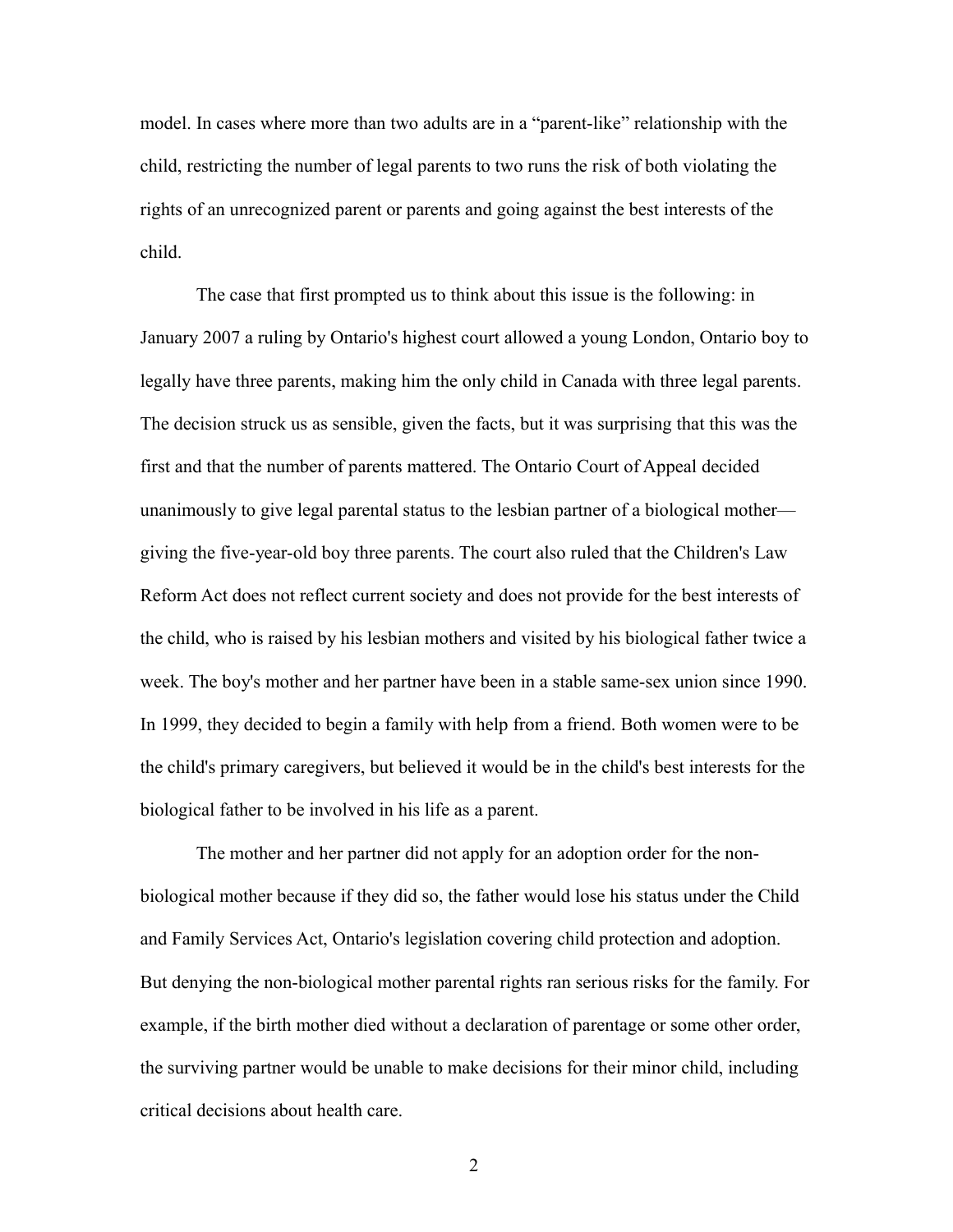The appellate court ruled that the provincial legislation dealing with issues of custody, the Children's Law Reform Act, no longer reflects current society. "There is no doubt that the legislature did not foresee for the possibility of declarations of parentage for two women, but that is a product of the social conditions and medical knowledge at the time,"<sup>[2](#page-20-1)</sup> they wrote. The judges said a "gap in the legislation has been revealed,"<sup>[3](#page-20-2)</sup> and the statute does not reflect the best interests of the child in this case. "The act does not deal with, nor contemplate, the disadvantages that a child born into a relationship of two mothers, two fathers or as in this case two mothers and one father might suffer."<sup>[4](#page-20-3)</sup> Notably however the appellate court judges did not strike down the existing legislation. Though the Court ruled that judges in Ontario have the jurisdiction to declare more than two persons to be legal parents of a child, the provincial legislation which allows only two parents stands untouched and other families who wish to recognize more than two parents would also have to undertake legal action in order to do so. The case also opens the door for other "non-traditional families" to consider seeking similar declarations. However, it will still be necessary for every such application in Ontario to be made before a family court judge—it is not possible to obtain declarations by filling out a form or applying over the counter. Judges will grant declarations of parentage only when to do so would be in the best interests of the child.

Although we began thinking about this question in light of the Three Parent Case, this is not the only case that tugs against the intuition that children come with only one or two parents. Consider the following four cases:

In May 2011 in Bellevue, Washington a baby born prematurely with many problems is now a thriving three-year-old with three legal adoptive parents. Bellevue residents Nancy and Ed Peterson, sixty-seven and seventy-five,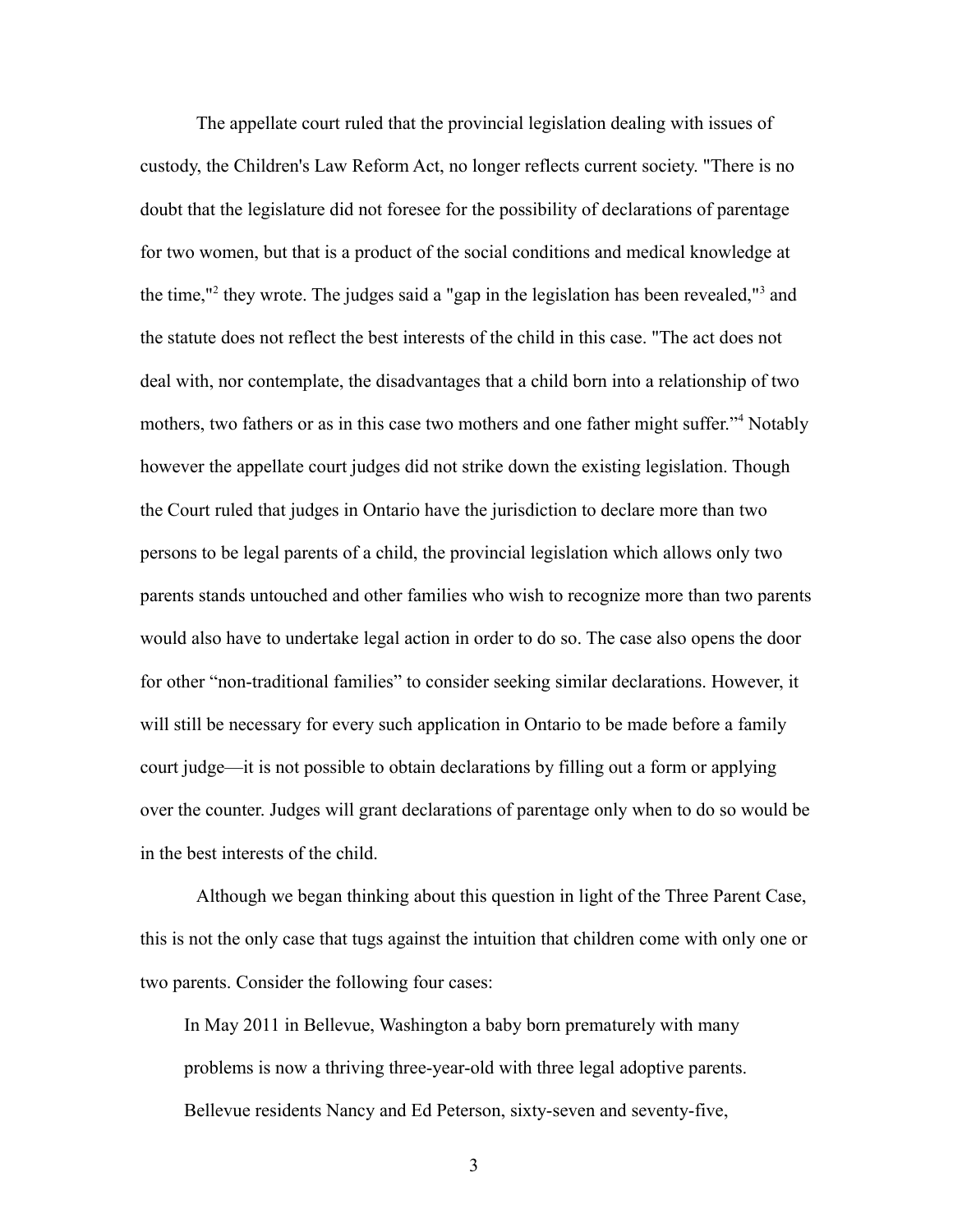and their daughter Tami Peterson, forty-four, are all Danny's legal, adoptive parents. "We know we won't live long enough to see Danny through life," said Nancy, who with Ed has worked as a foster parent for forty-three years and cared for more than a hundred children, many with special needs. "With Tami as his other parent, we can be sure of a seamless changeover."[5](#page-20-4)

 "A wife has a brief affair but soon ends it without ever telling her husband. When the couple find out they are expecting a baby, they are overjoyed. They both assume the baby is the husband's until standard blood tests taken at the baby's birth exclude the husband as a possible biological father. After counseling they are able to resolve their conflicts and remain together, welcoming the baby into their family. However, they also allow the baby's biological father and his wife to spend time with the baby, including weekly overnight visits. Upon the biological mother's return to work, the biological father's wife assumes childcare responsibilities."[6](#page-20-5)

Aviva, a single mother and a lesbian sets out to have a child with Norbert and Rob, a gay male couple. Although their two children are the biological offspring of Robert and Aviva and the children split their time between the two households, it's Norbert, rather than Rob, who turns out to be the more involved of the two male adults in the children's lives. Parenting and decision making, writes Aviva, is shared, sometimes between Aviva and Robert but more often between the three adults who act as the children's parents.<sup>[7](#page-20-6)</sup>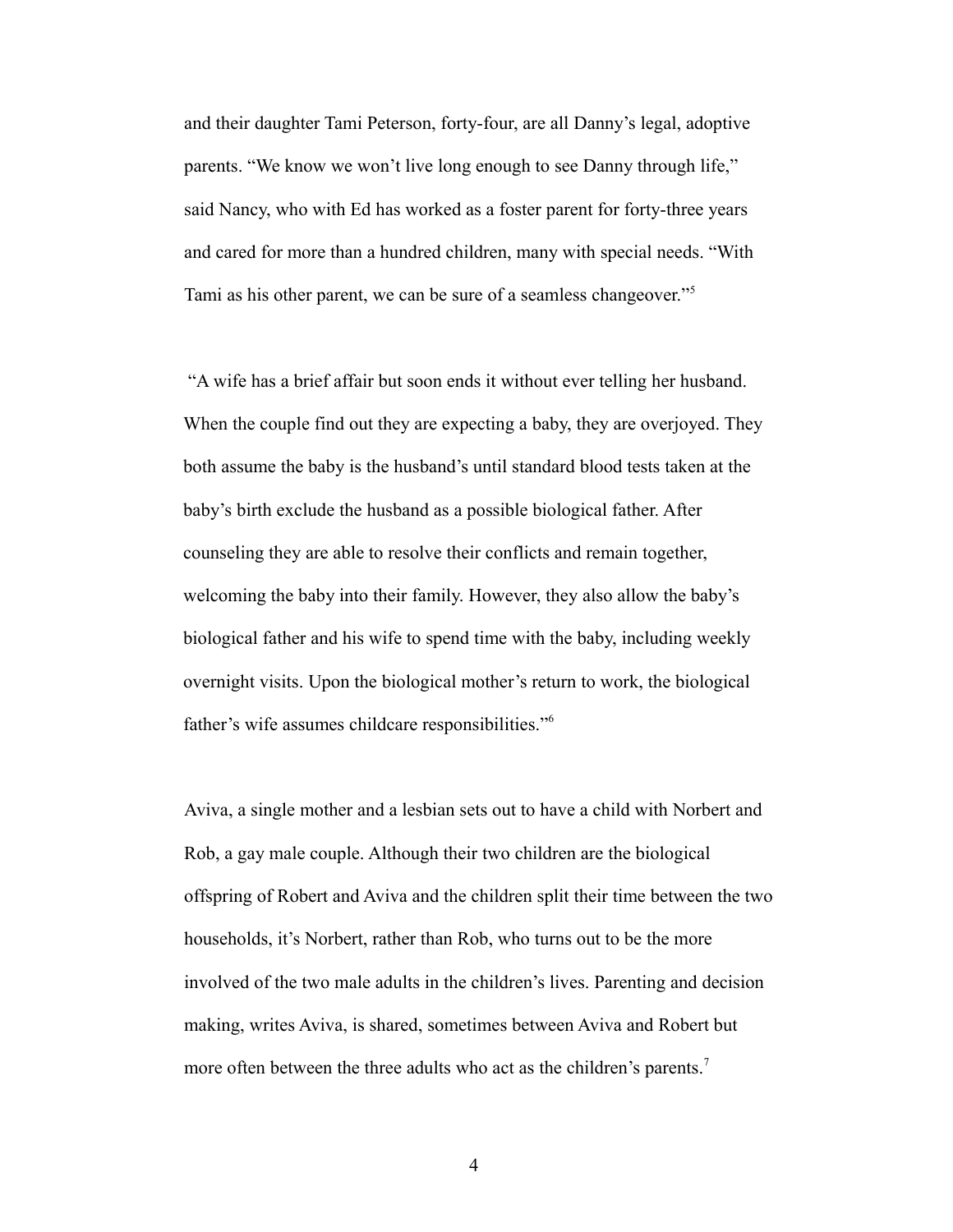A lesbian couple have a child conceived with sperm from a sperm donor. Later the two women split and while the child is still a toddler each meets another woman and form long-term committed relationships. Their child, now a teen, moves between both households and describes himself as having four mothers. He jokes that people have a hard enough time understanding how he could have two mothers; four is beyond comprehension.

How many parents are there in these cases? And what determines claims of parentage? Wald writes that four factors have given rise to the parentage puzzle: (1) the number of children in foster and kinship care; (2) the rapid changes in medical technology whereby egg donors, sperm donors, in vitro fertilization, and surrogacy are becoming commonplace; (3) the rise in divorce rates and the accompanying rise in stepparent and "blended" families; and (4) the increasing numbers of single people and same-sex couples choosing to become parents through assisted reproduction or adoption.<sup>[8](#page-20-7)</sup>

In this paper, we will focus on the "number of parents" puzzle as it relates primarily to families formed around same sex couples. That said, obviously the number of parents question has wide ranging implications that go beyond same sex couples. Consider the number of children in long-term foster care, unavailable for adoption because adoption isn't possible until their biological parents waive all parental rights or the courts successfully take those rights away.

We are interested in both legal and moral ascriptions of parenthood although our focus here is on parenthood primarily as a moral notion. We're also assuming that when we talk about parental rights we are talking about the full package of them. Another legal approach to parental rights has been to disaggregate and redistribute parental rights so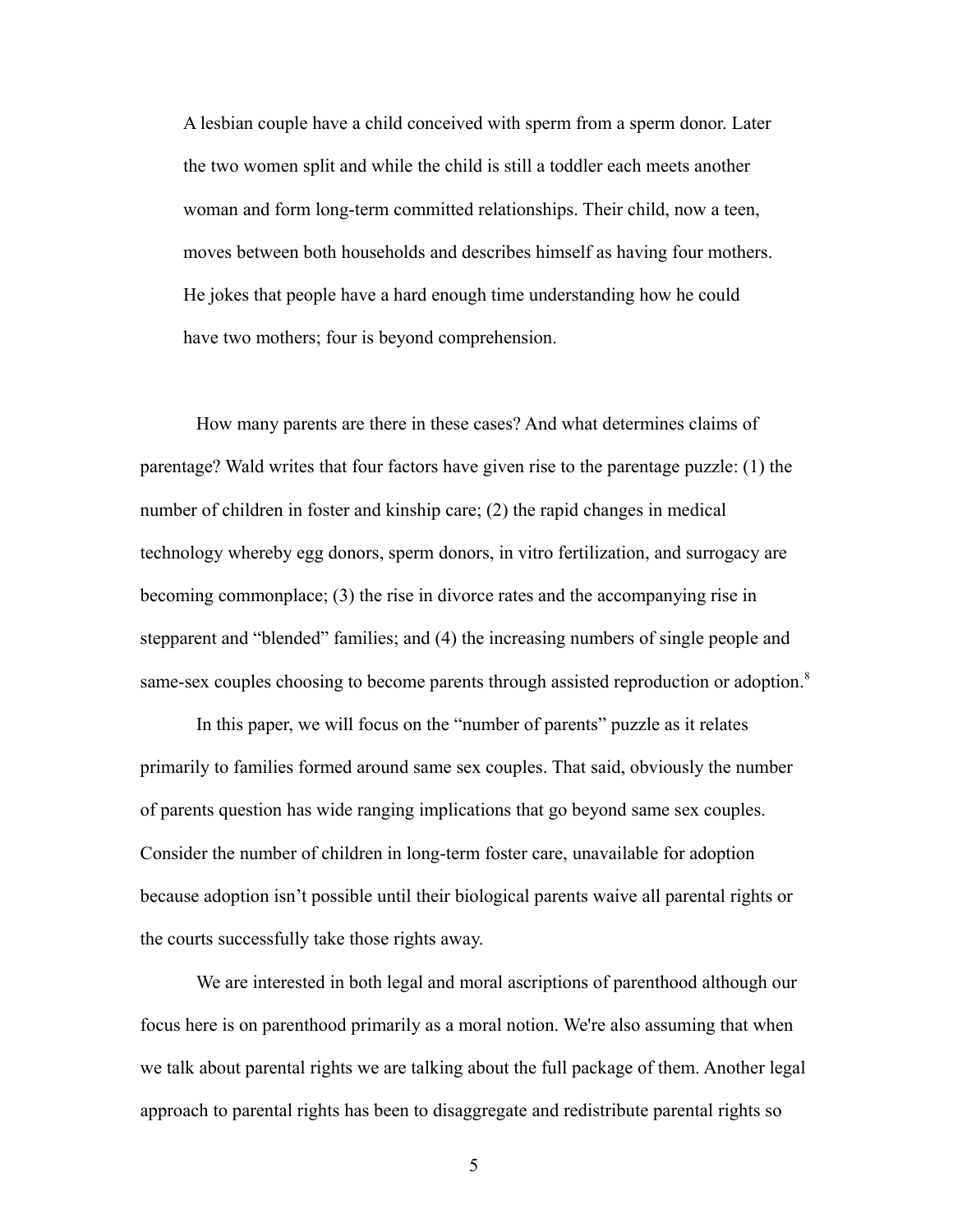that two complete bundles of right are shared over more people. This approach is favoured by Melanie Jacobs, who suggests that "disaggregating and redefining parentage may allow for recognition of all the relevant adults in a child's life, yet not grant equal parental rights to all individuals."<sup>[9](#page-20-8)</sup> This system would involve assigning "relative rights, depending upon the adult's relationship with and contributions to the child,"<sup>[10](#page-20-9)</sup> such that the rights and responsibilities normally clustered upon a maximum of two people might be dispersed among three or more people. While we find this more appealing than the current system, it still seems that the number two is arbitrary.

Still, there are many different theories about what makes someone a parent.<sup>[11](#page-20-10)</sup> Wald notes that courts have relied on four categories which might be thought to ground claims of parenthood: genetics, procreative intent, the marital presumption and parental conduct.[12](#page-20-11) How do these factors relate to the question of the number of parents a child can have?

On a genetic account, a child does have two parents but it's hard to see how the genetic tie would either be necessary or sufficient, on its own, for establishing parental rights. In these days of sperm and egg donors, and the prevalence of adoption, it seems clear that we have moved away from the idea that a child must be genetically related to his/her parents or that the genetic tie is sufficient to establish parental rights. What about parental conduct? On an account which places the foundation of parental rights on the work that parents do as parents, it is difficult to see a necessary restriction on the number of parties involved. While it's true that only the gestational mother does the work of carrying the baby in pregnancy and of giving birth, this is hardly the only act which constitutes the work of parenthood. Indeed, if that were the work that mattered morally, fathers would not have parental rights. Likewise, parental intent places no limit on the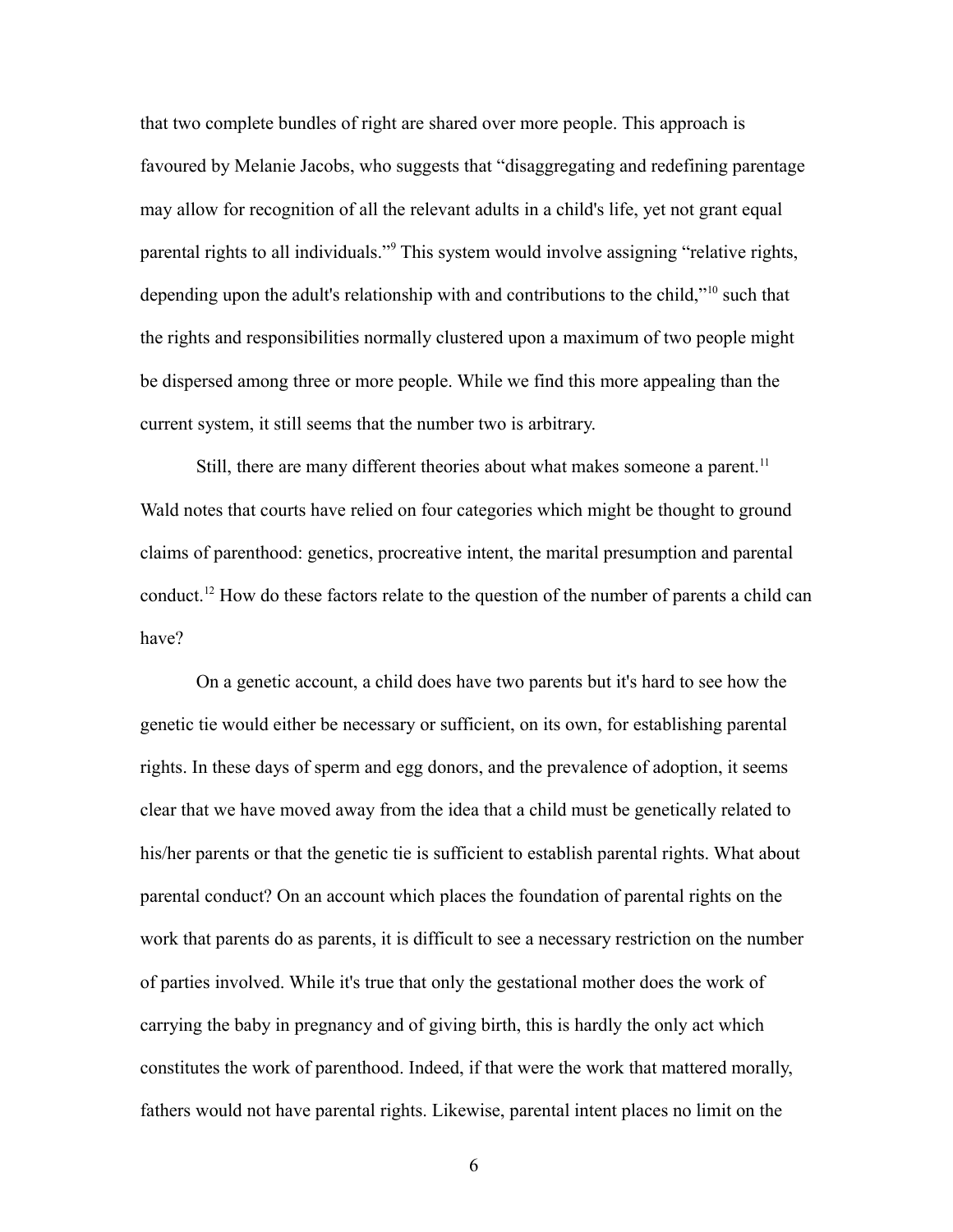number of persons involved. While the usual number of people who plan to have a child together will be two, there is no reason to think that more than two might not be involved.

As Wald notes, "in the 'traditional' family model, all of these factors lead to the same conclusion: that the husband and wife are the parents of the child. In other words, in such a family, the genetic parents have intentionally conceived their children within the context of their marriage and will be acting in the role of parents with regard to those children."[13](#page-20-12) But these factors may not always point to the same people. Once we disentangle the various factors that ground claims of parenthood, the issue arises that more than two people fit our expanded definitions. Again quoting Wald: "When we look to intent and conduct—instead of only biology or marriage—to create legal parent-child relationships, it quickly becomes clear that there may be more than two people who are candidates for the legal title 'parent.'"[14](#page-20-13)

Wald argues that while courts have expanded their definitions of "parent" to include more people and encompass adults parenting in less traditional families including same-sex families and families created with the use of assisted reproductive technologies—they have maintained the rigid idea that a child can have only two legal parents. Thus, even when courts find that three or more adults have standing to seek parentage, the outcome of such cases still tends to protect the child's relationship with only two of those adults.

In this paper we don't advocate any particular philosophical account of parental rights. We do note that the genetic account seems false to fact—adoptive parents are parents, after all—and only that account yields the result that the number of parents a child can have must be two. Just what gives a parent parental rights and the moral status of parent is a difficult philosophical question and we haven't set out to address it here. We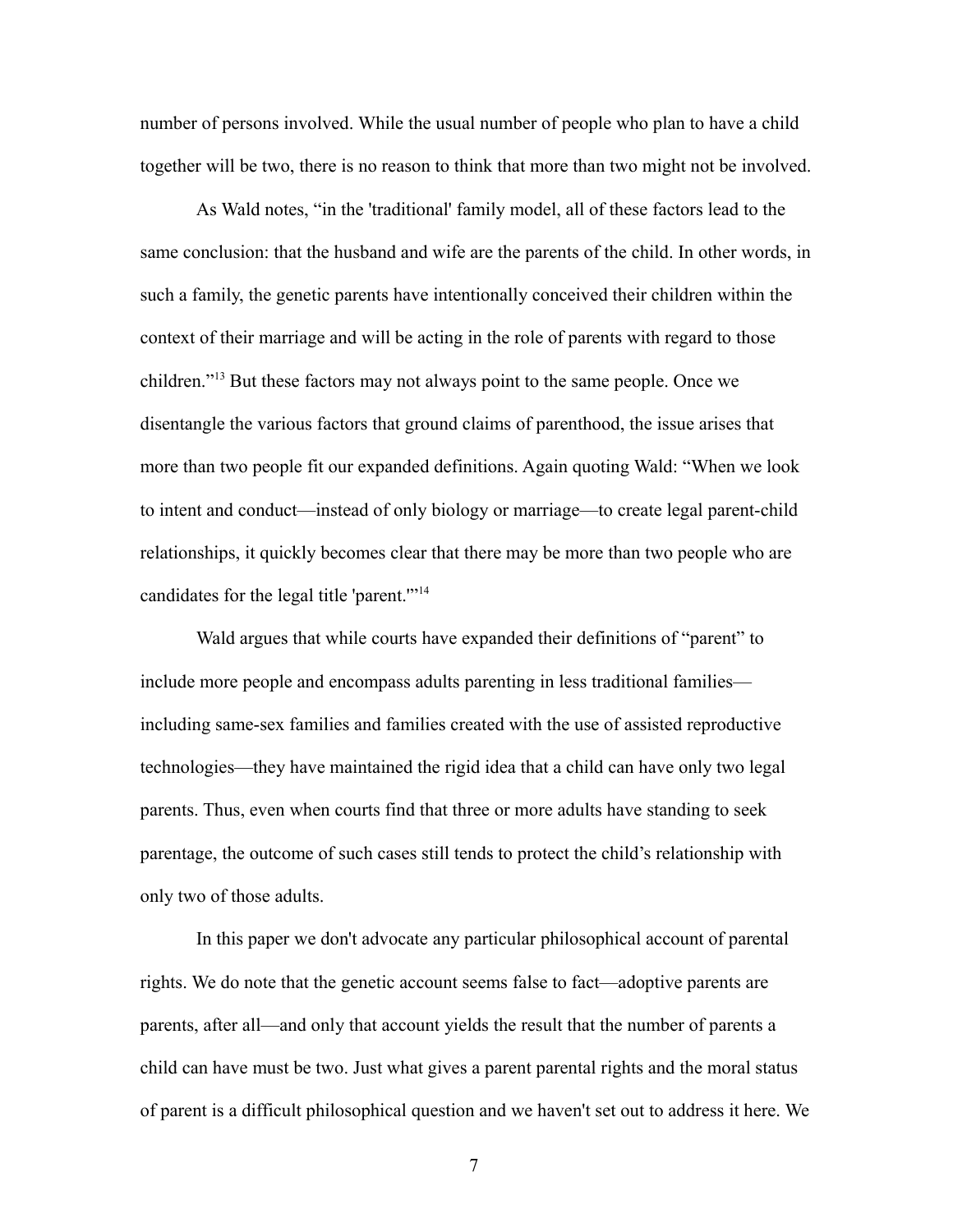only note that none of the proposed theories yields a definitive answer to our question how many parents can a child have?—and so we set out to address our question while remaining neutral about the philosophical questions at stake.

If children's best interests and the rights of parents speak in favour of changing the restriction on the number of parents a child can have, what are the arguments against? In this paper we consider two main lines of argument against expanding the number of parents beyond two. We also consider how we might balance the best interests of children against the rights of parents. Finally, we argue that we need to widen the focus of philosophical discussion of the family beyond parents and children. Other adults play important, though non-parental, roles in the lives of children.

#### *Arguments against Moving Beyond the Two Parent Model*

#### *1. The traditional family defense:*

In the course of the Three Parent Case the Alliance for Marriage and Family (AMF) filed a factum saying its member groups have a "common cause" to protect the "traditional family unit in Canadian society and law."[15](#page-20-14) The AMF, composed of the Catholic Civil Rights League (CCRL), REAL Women of Canada, the Evangelical Fellowship (EFC), Focus on the Family, and the Christian Legal Fellowship, opposed the change on the basis that the law has always recognized two parents for a child. "This is effectively providing an impetus for affirmation of multiple or group parenting rights," argued Catholic Civil Rights League president Phil Horgan.<sup>[16](#page-20-15)</sup> The worry is that the expansion of the number of parents beyond two fundamentally changes our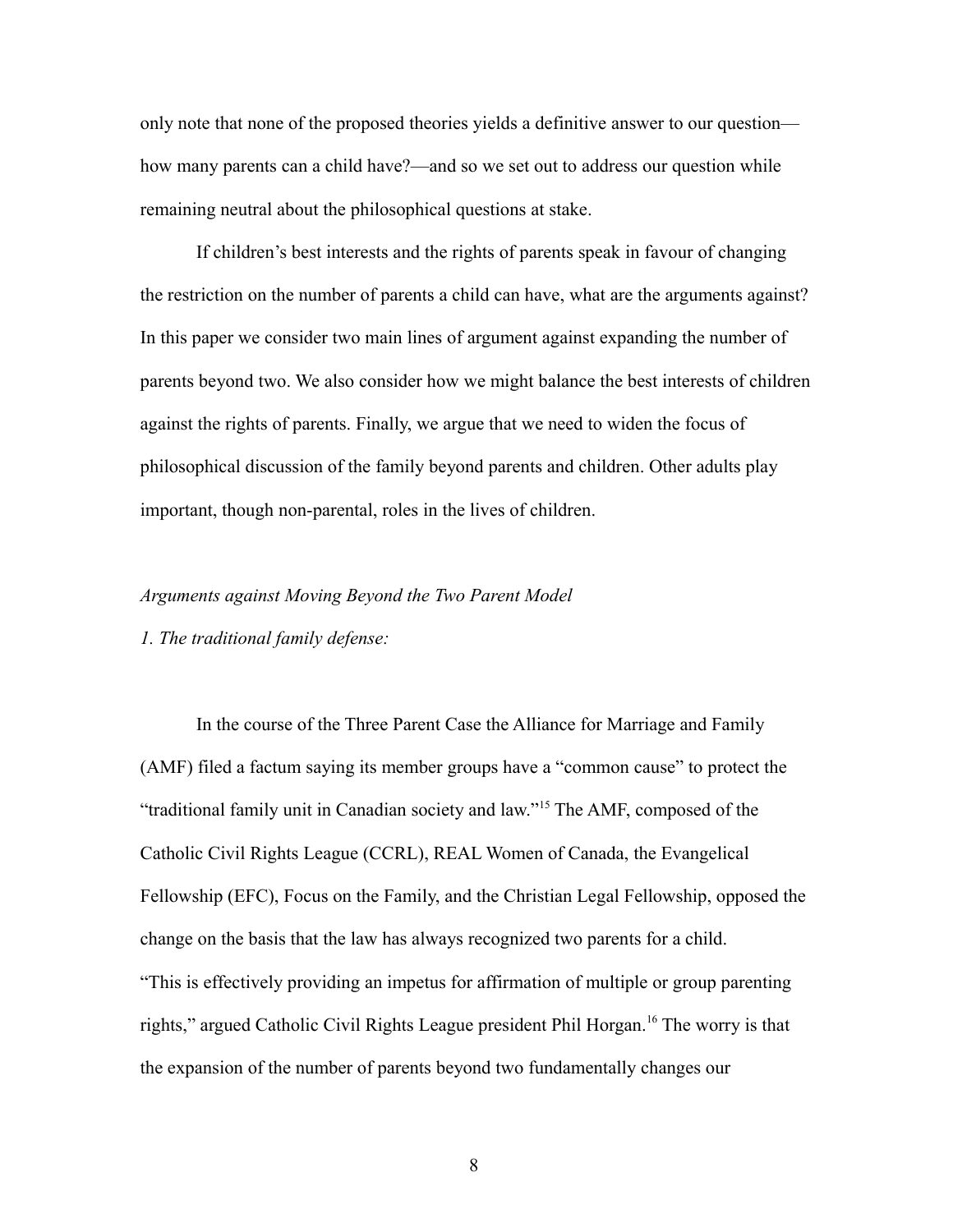understanding of family. The factum argued that the traditional family across cultures has always been a mother, a father and their children.

The group also argued that not only does the notion of three parents undermine the traditional notion of a mother and a father, but also it will open up a "Pandora's box of complications."[17](#page-20-16) For example, if a divorced father remarries, the new stepmother could apply to also be declared a new mother. If a woman remarries, her new husband could become a new father. Thus, a child could come to have four parents instead of his original two. The judge who heard the original application and rejected the three parent application also pointed out the difficulties the change might pose to the welfare of other children. "If a child can have three parents, why not four or six or a dozen?" he wrote. "What about all the adults in a commune or a religious organization or sect? Quite apart from social policy implications, the potential to create or exacerbate custody and access litigation should not be ignored."<sup>[18](#page-20-17)</sup>

The factum cites the case as one of the consequences of redefining marriage to include same-sex marriage which occurred in Canada in 2005. The redefinition of marriage has already involved the changing of many statutes in federal and provincial legislation, replacing the words "mother" and "father" with terms like "legal parent." McGill professor Douglas Farrow, co-editor of *Divorcing Marriage: Unveiling the Dangers in Canada's New Social Experiment*, [19](#page-20-18) argues that these changes represent an intrusion of state power into the biological family that has totalitarian implications. He has said the state used to recognize the family as a pre-existing institution and children's rights to their parents and parents rights to their children are in jeopardy. McGill ethicist Margaret Somerville has warned that same-sex marriage jeopardizes children's rights to be raised by and to know their biological parents.<sup>[20](#page-20-19)</sup>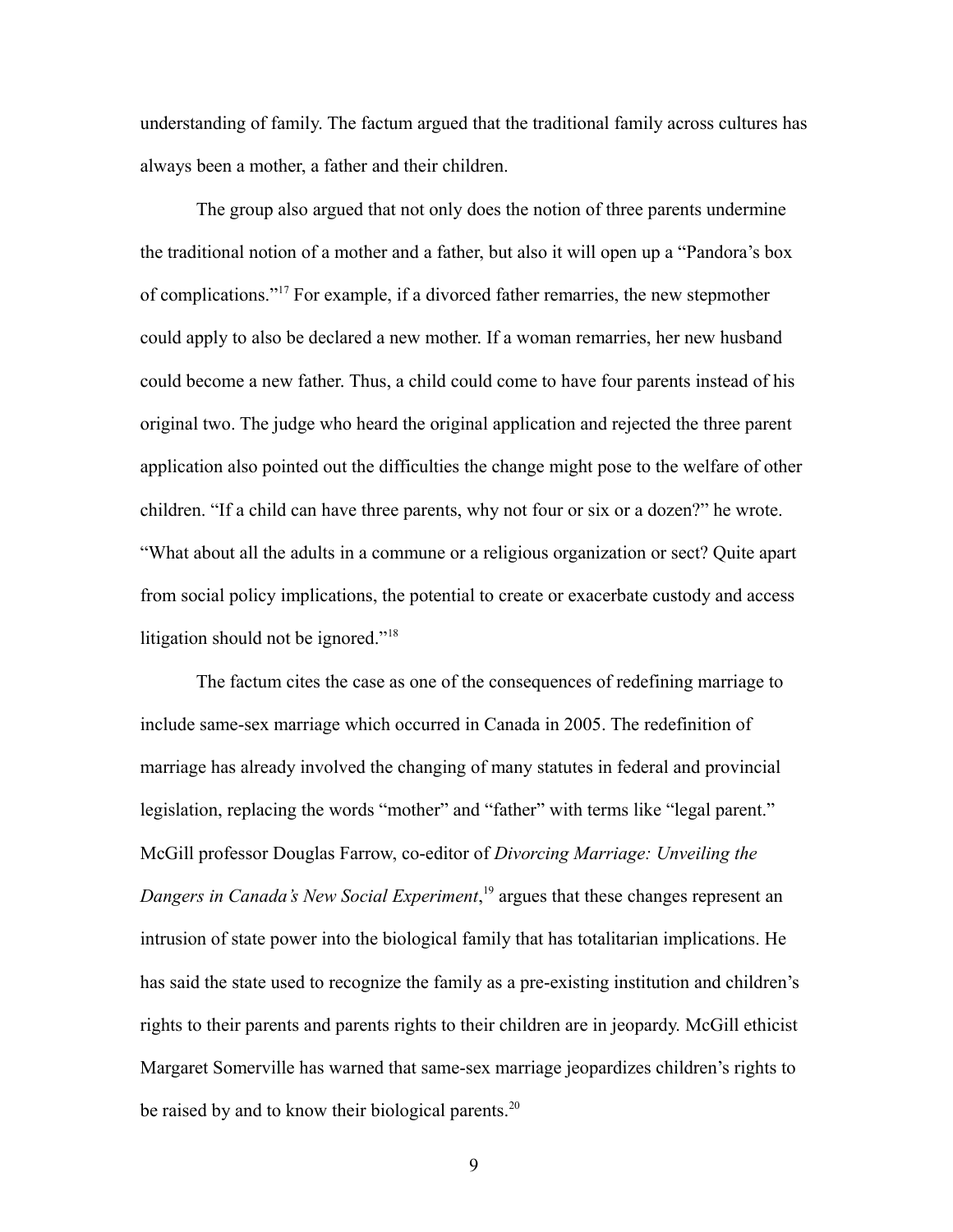There are a few responses to the traditional family argument. First, it's not clear at all that the "two biological parents and their offspring" model is a shared, cross-cultural understanding of family. Many traditional families include grandparents and resident inlaws as part of the family unit. Still other traditional families include unwed siblings as resident aunts and uncles who share household responsibilities including child care. Furthermore, the polygamous family is traditional in many cultures and in some polygamous families the wives co-mother all of the children collectively. Even among contemporary Christians who take themselves to be defending the traditional family, there are high rates of divorce and remarriage. So, it's not clear that we have the traditional, two parent plus children family on one side, and the other non-traditional, multi-parent family on the other. Some traditional families will have more than two parents, some families based on the relationship of a same sex couple may be "two parents plus children" families. What is more, even if the "two parents plus children" model of the family were the only traditional one in all human cultures, this would not constitute an argument to the effect that this ought always to be the only model. We take this to be precisely the kind of view which Humean objections to deriving an "ought" from an "is" are meant to defeat. That something has always been the case is no reason on its own to think that it ought always to be the case, or that things might not be better otherwise.

Second, even if the courts do allow multiple parents, it's not the case that all of the complications listed in the factum will follow. As noted in the article cited above, Peter Lauwers, a constitutional lawyer and a Catholic, does not share the same concerns as the Alliance for Marriage and Family about the three parents case because the courts will consider the best interests of the child and "context is everything...It is very difficult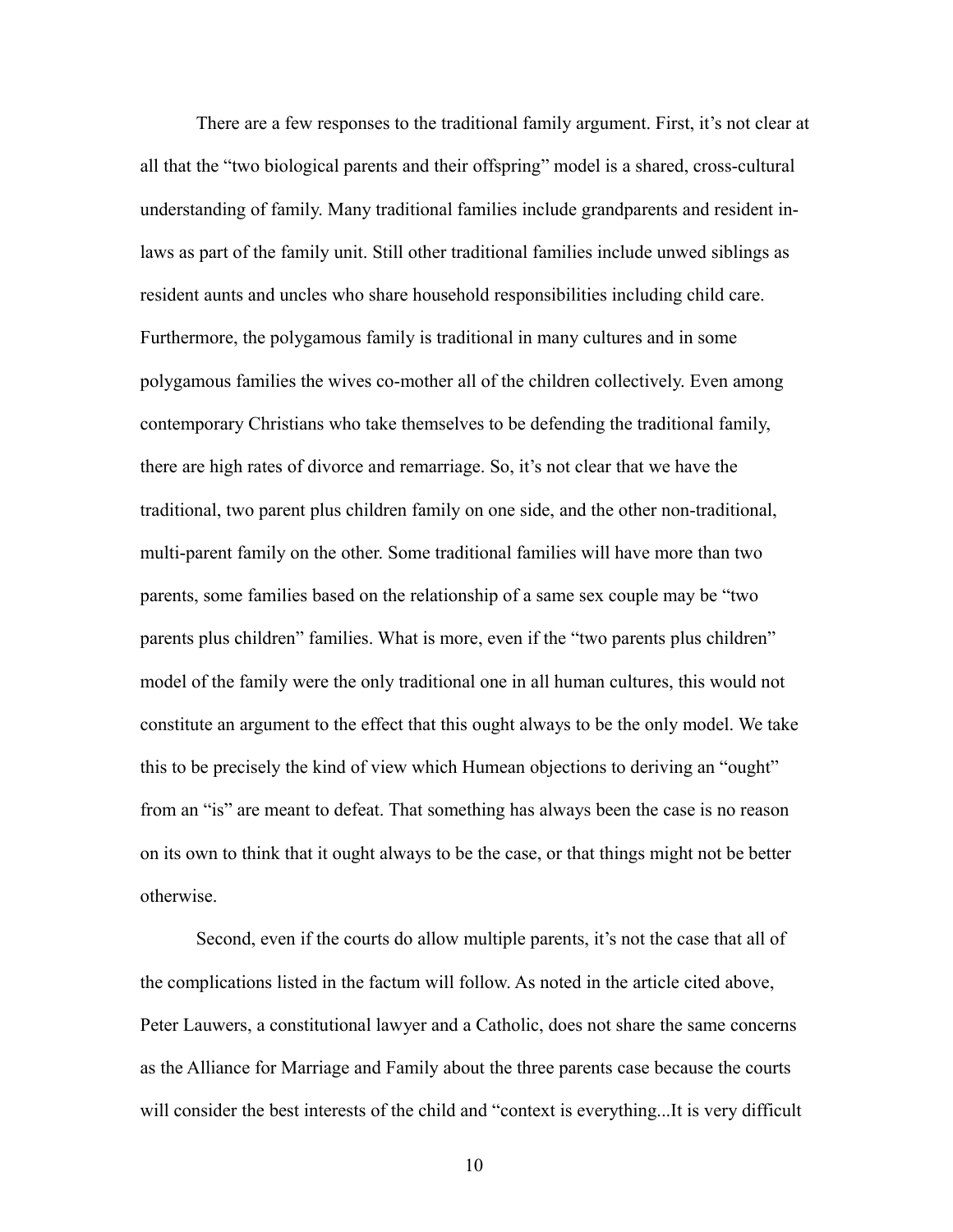to argue that it's bad for the child to have three adults rather than two legally responsible for his or her interests," Lauwers said. He adds, "Security is one of the primary best interests of the child. The legal relationship enhances that security. It would take a lot of evidence to overcome that sense of things."<sup>[21](#page-20-20)</sup> But it needn't follow from three or four parent cases that the courts will allow communes, or villages, to co-parent children if the best interests standard is still applied.

Third, in some sense the battle for the retention of the "two parents plus children" model has been lost with the extension of marriage rights to same sex couples. While some gay and lesbian leaders and advocates may have used arguments about access to traditional family structures, many others—both social conservatives and queer liberationists—argued that extending marriage rights to same sex families will change the structure of the family. The most obvious example is in families headed by two adults of the same sex but this is not the only change. The sense of chosen queer family is associated at its best with sense of creativity, a benefit suggested and explored by Alison Young.<sup>[22](#page-20-21)</sup> What sorts of family structures work to make sense of our lives and support our relationships? This may be not be the "two parents plus children" model of the family.

Fourth, Somerville's worry that same sex couples will be raising children who do not have relationships with their biological parents actually counts in favour of multiple parent recognition. Most of the multiple parent families are like the Three Parent Case in which the family includes the biological father of the child as a parent. In setting out to create families in which the number of parents exceeds two, most same sex couples are seeking to include the biological parents. As Wald points out, some families set out to explicitly create multiple parent groupings. She writes of the families she see in her legal practice,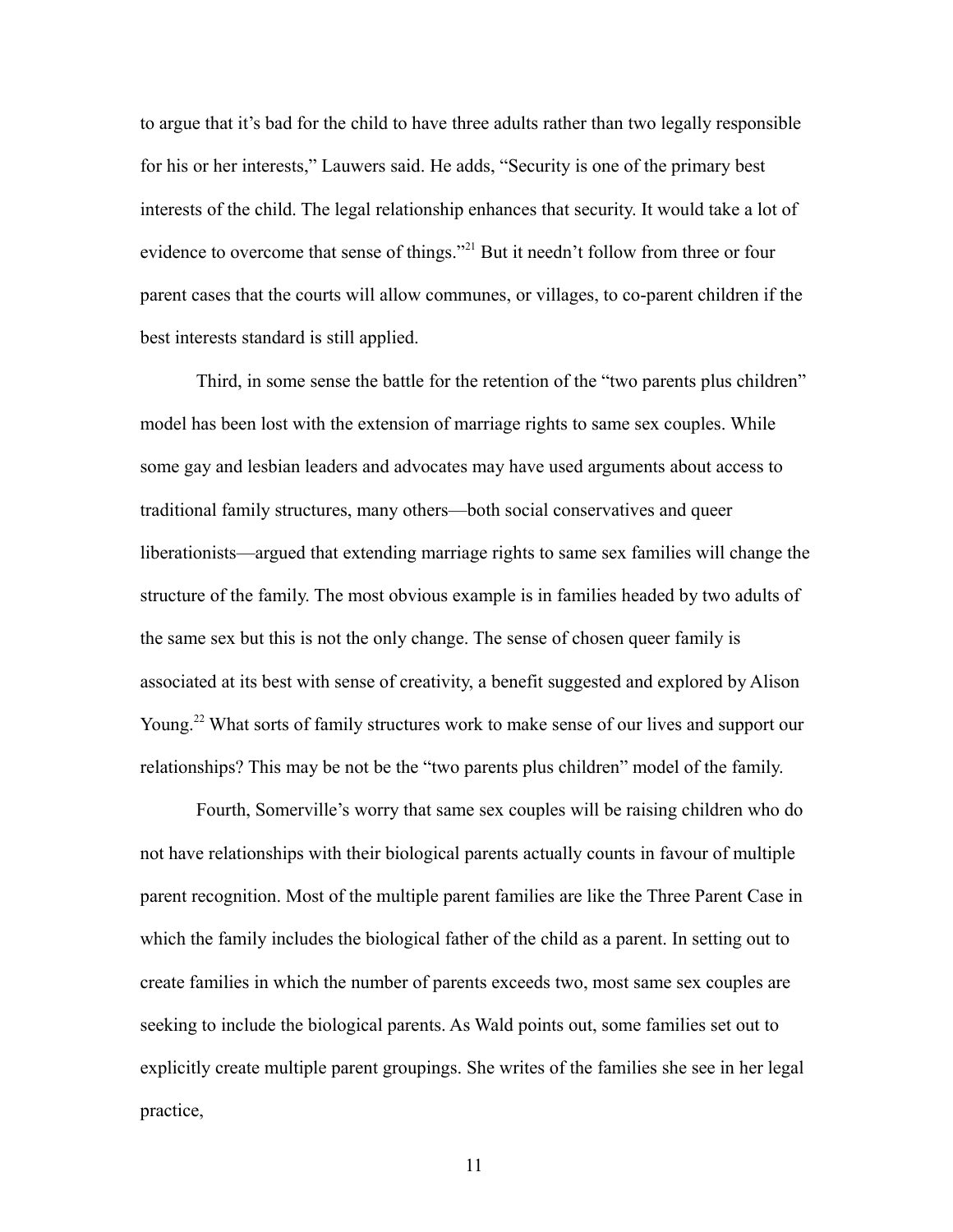"In some of the same-sex cases that come through my law practice, lesbian couples are choosing to use friends as sperm donors expressly for the purpose of making sure their children have a bonded, loving relationship with their biological father. Likewise gay male couples are choosing to use friends as surrogates *for the purpose of* making sure their children have a bonded, loving relationship with their biological mother. In some of these cases, the intent of the child-seeking couple is that they be sole legal parents with an amicable relationship with the other biological parent. But in others, it is the intent of all parties that the children have a genuine parent-child relationship with all three adults involved in their conception: the biological mother, the biological father, and the partner of the one who will be primary parent. Clearly, there could be four functional parents under this model, if both the biological mother and the biological father are in committed relationships, and all four intend to be parents. This highly intentional, procreative conduct by more than two adults cannot be taken lightly as we review and redefine the term 'parent' to comport more closely with modern realities."<sup>[23](#page-20-22)</sup>

In light of this, it can be dangerous to generalize about gay and lesbian families. Some do very much resemble to the "two parent plus children" model and we don't want to write in a way that suggests that all gay and lesbian parents want something different than the standard model. Nor do we want to assume that all multi-parent families are based on a gay or lesbian couple at the center. Heterosexual polyamorous unions which include children and shared parenting are also examples of multiparent families.

Caveats about the dangers of generalizing about queer family values aside, there is something intentional about gay and lesbian parenting that seems to require a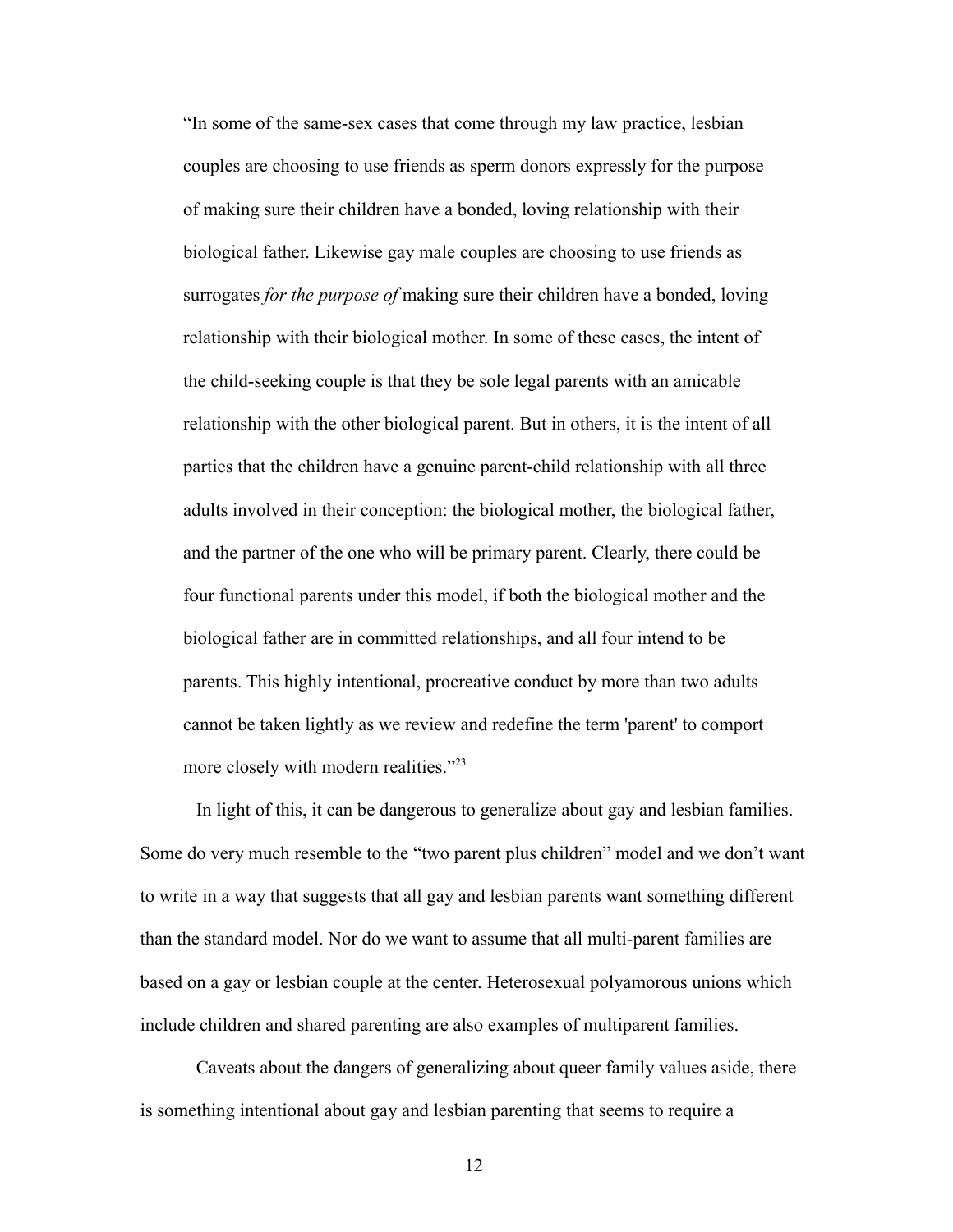thoughtful discussion about who to involve in the parenting process. As Marcie and Erin, lesbian parents, write,

"In lesbian relationships, pregnancy requires conversation, staging, and other people beyond a parental couple. It breaks apart the notion that the nuclear family can ever exist, has ever existed, without a wider community. We weren't trying to replicate this false model, to pretend that if we bought sperm from an anonymous source we could be 'just like them—but two women.' With no pretense that this would be a child made purely of discrete intimacy, we wanted this queer kid to start from queer beginnings, recognizing and telling the story of everyone involved, without the commoditization of human tissue. No closets, no secrets, no pretend, no shame. $^{224}$  $^{224}$  $^{224}$ 

## *2. The "goods of parenting" argument*

If the "traditional family" argument fails, we may have to move on to allow more than two parents. However, before we open the door to a wider, more diverse range of family forms we ought also to consider the parental perspective. Harry Brighouse and Adam Swift argue that there are important goods of parenting that can only be achieved in something like the traditional family.<sup>[25](#page-21-0)</sup> Brighouse and Swift are arguing for significant scope for parental autonomy because the decision-making rights that parents enjoy are necessary to achieve the goods of parenting.<sup>[26](#page-21-1)</sup> The goods that parents achieve through parenting are essential to Brighouse and Swift's account of parental rights. They argue that parental rights allow parents to pursue their own interests at some cost to the child's interests but also that "there are things that it is permissible for them to do to, for, and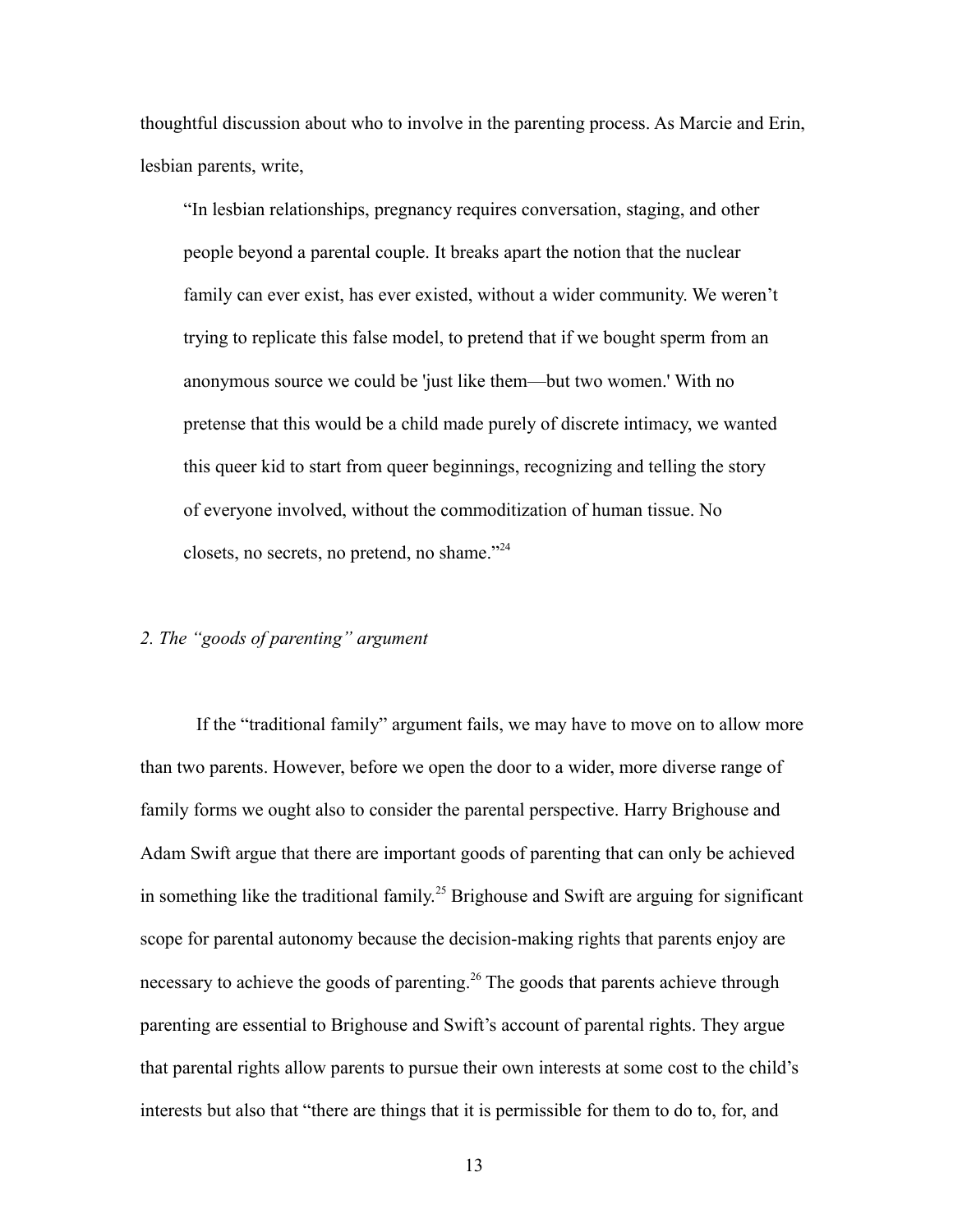with their children that it is not permissible for anyone else to do; this exclusive situation is justified not merely by reference to the interests of the children but by reference to the interests of the parents themselves."<sup>[27](#page-21-2)</sup>

Offering a parent-centred account of the grounding of parental rights, Brighouse and Swift argue that the interest parents have in taking on a parenting role explains why the relationship must be of a certain sort. Write Brighouse and Swift:

"The role enables them to exercise and develop capacities the development and exercise of which are, for many (though not, certainly, for all), crucial to their living fully flourishing lives. Through exercising these capacities in the specific context of the intimately loving parent-child relationship, a parent comes to learn more about herself, she comes to develop as a person, and she derives satisfactions that otherwise would be unavailable. The successful exercise of this role contributes to, and its unsuccessful exercise detracts from, the success of her own life as a whole."<sup>[28](#page-21-3)</sup>

The parent-child relationship requires intimacy and it's this intimacy that grounds a protected sphere for parents and children. Again, quoting Brighouse and Swift:

"The intimacy one can have with one's children is quite different from the intimacy one can have with other adults. It makes a contribution to one's flourishing of a different kind and, for many, is not substitutable by relationships of other kinds. The challenge of parenting is something adults have an interest in facing, and it is that interest that grounds fundamental parental rights over their children."[29](#page-21-4)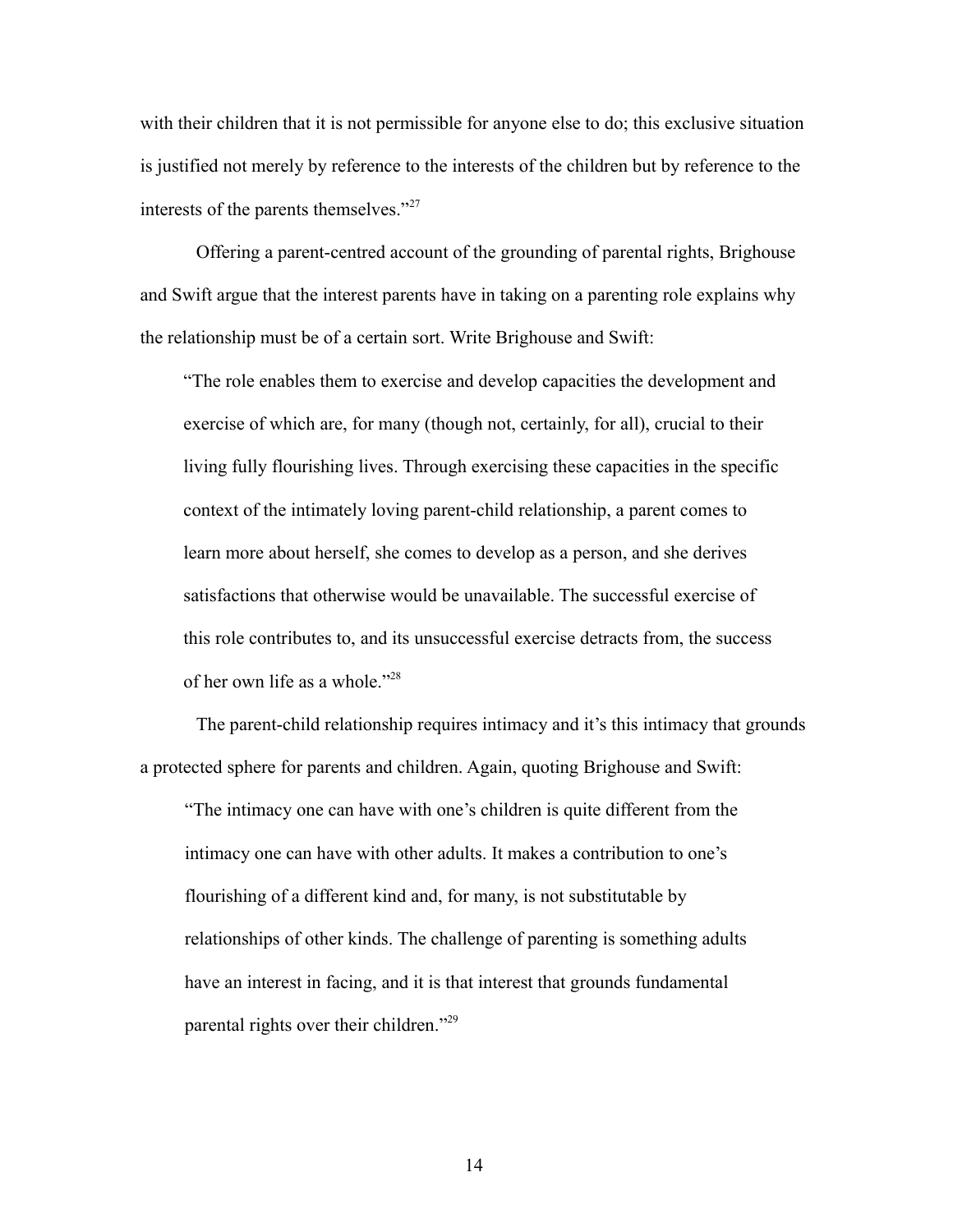This approach to parenting requires a "parentlike bond,"<sup>[30](#page-21-5)</sup> and will rule out certain ways of raising children. For example, Brighouse and Swift argue against well-run state orphanages on these grounds:

"Even if a state successfully used orphanages to foster diversity and fulfill children's needs excellently, there would be a serious loss of value and flourishing. Many adults would be unable to engage in activities and relationships that make an ineliminable and great contribution to their ability to flourish. They could not get access to the full package of these activities and relationships by becoming 'teachers' at the orphanages, because, in the role of teacher, they could not enjoy the relevant kind of intimacy with, or exercise the relevant kind of legitimate partiality with respect to, a small number of particular children. Such a society would be unacceptably diminished even if children were well 'reared."<sup>[31](#page-21-6)</sup>

There are different questions one could raise here about the Brighouse and Swift account. One might worry how strong the parent-centered considerations really are. Alternately one might wonder whether they are right about in what the goods of parenting consist; as they admit, "many parents in many cultures at many points in history have not valued their children, or their relationships with them, in the ways suggested.<sup>3[32](#page-21-7)</sup> One might also worry whether these goods can only be attained in the parent-child relationship as they describe it.

We want to raise four different sorts of concerns: the first relating to the interests of children, the second relating to intimacy, the third relating to balancing parents' and children's interests, and the fourth relating to the interests of adults outside the parentchild relationship.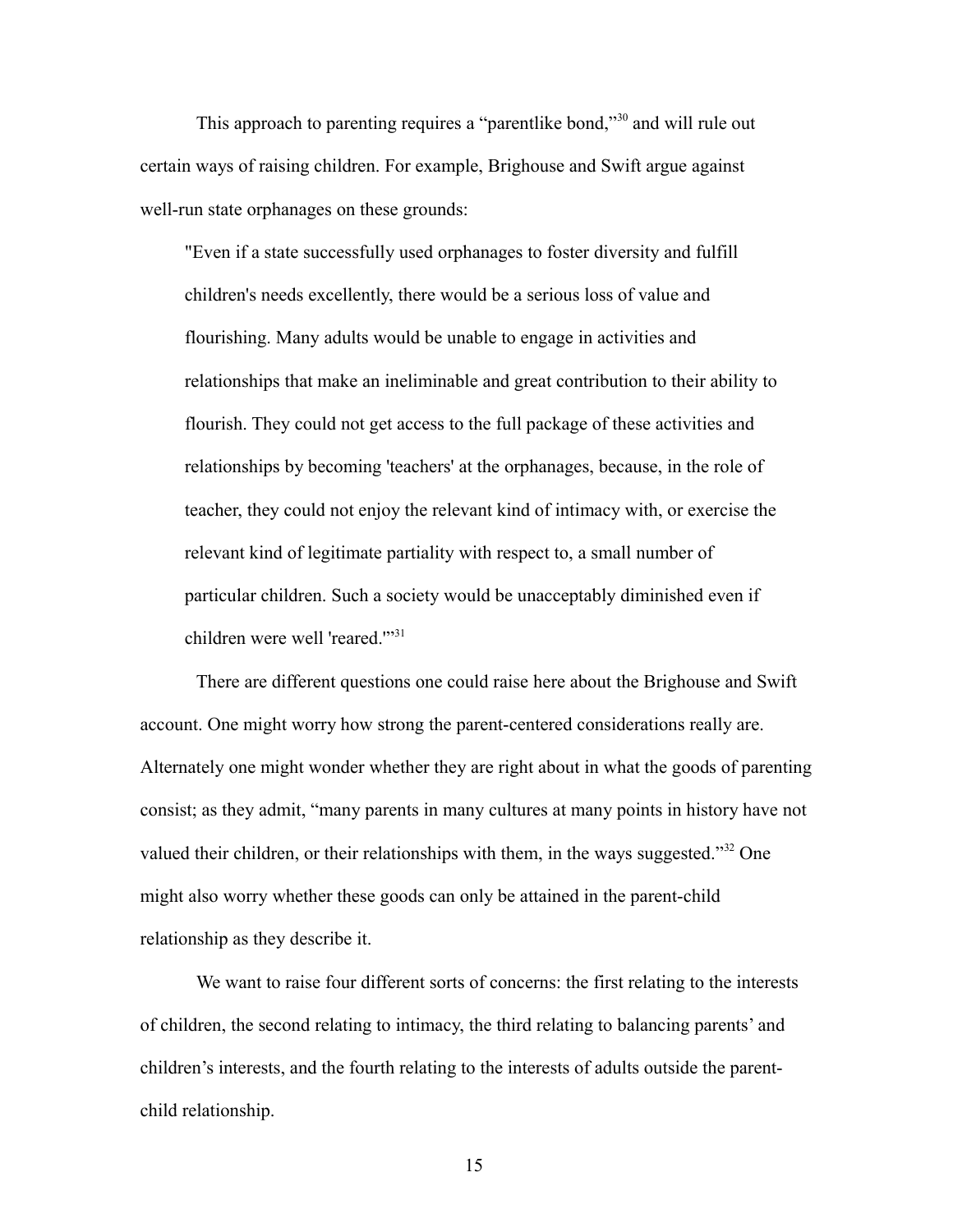First, it seems clear that children have interests in maintaining relationships with, to use Wald's phrase, "as many adults as have meaningfully contributed to parenting a child."[33](#page-21-8) What matters to children are strong ties with trusted adults. Some literature suggests that an exposure to a diversity of personalities and styles of parenting benefits children, and even Brighouse and Swift hold that "children can prosper through attachments to more than one adult."[34](#page-21-9) But since some of those relationships need to be of the close, intimate sort, this will impose a limit on the number of adults involved in a decision-making or day-to-day caregiver capacity in a child's life.

Will this lead to a proliferation of parents? The answer seems to be no as long as courts are considering the best interests of children involved. While it may be in a child's best interest to have three or four parents, it seems highly unlikely that it would be in a child's best interest to have eight or ten parents. As Wald concludes,

"...using the basic factors of genetics, procreative intent, parental conduct, and marital presumptions as guides, it is worth looking at whether limiting children to only two legal parents in every circumstance is in their best interests. Recognition of more than two legal parents should be limited to cases where the specific facts support this result so as to avoid unnecessarily exposing children to the risk of overly complex custody disputes. But where the facts support a finding that there are three (or more) functional parents, all of whom the child has formed a substantial parent-child attachment such that the child could be detrimentally impacted by loss of that adult from their lives, the courts should be open to considering this option."<sup>[35](#page-21-10)</sup>

Second, the goods of parenting argument rules out group orphanages but it is far from clear to us that it would rule out families with three of four parents. It seems that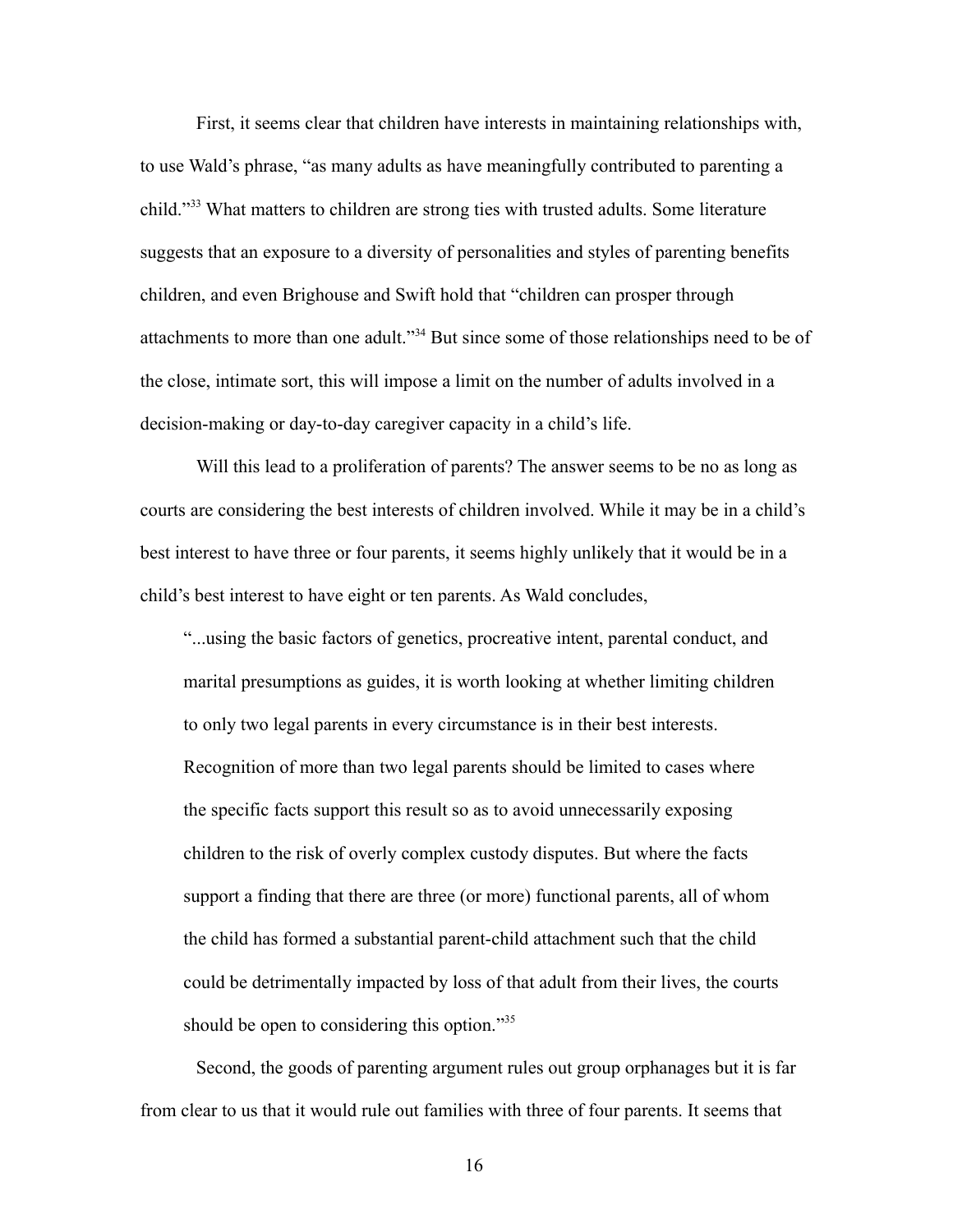one could accept Brighouse and Swift's account of the goods of parenting and the need for intimacy and still think that intimacy could be achieved in a multi-parent household. Indeed, Brighouse and Swift emphasize that they "do not claim...that there must be two parents<sup>356</sup> for this kind of intimacy to be achieved, and though they may be thinking of single rather than multi-parent homes, nothing in their account would suggest there is something special about the number two at all. Just as some people seek to maintain multi-partner relationships, some people might prefer to parent as part of a larger group. There is nothing to necessarily privilege the two-person relationships over other relationship forms. Likewise, the multi-parenting model might suit some people more than others. After all, if we were truly seeking to maximize parental intimacy we might favour single parent, single child relationships above all. Indeed, when it comes to difficult parenting decisions which result in long, drawn out arguments between couples, one could imagine it being useful to have a third parent to ensure against ties.

Third, suppose that children would benefit from multiple parents but that in a particular case some subset of the would-be parents wanted a more exclusive family group. We then need to balance the interests of the child against the interests of the parents. Addressing this question, Wald writes,

"The issue of how best to protect the autonomy of fit parents, while also protecting children raised in non-traditional families from 'parentectomies' when their sole legal parent decides unilaterally to terminate their relationship with another parent, is complex, and there are no easy answers. However, it is clear that children need the courts to take a more functional approach to defining the parent-child relationship, so as to protect children from losing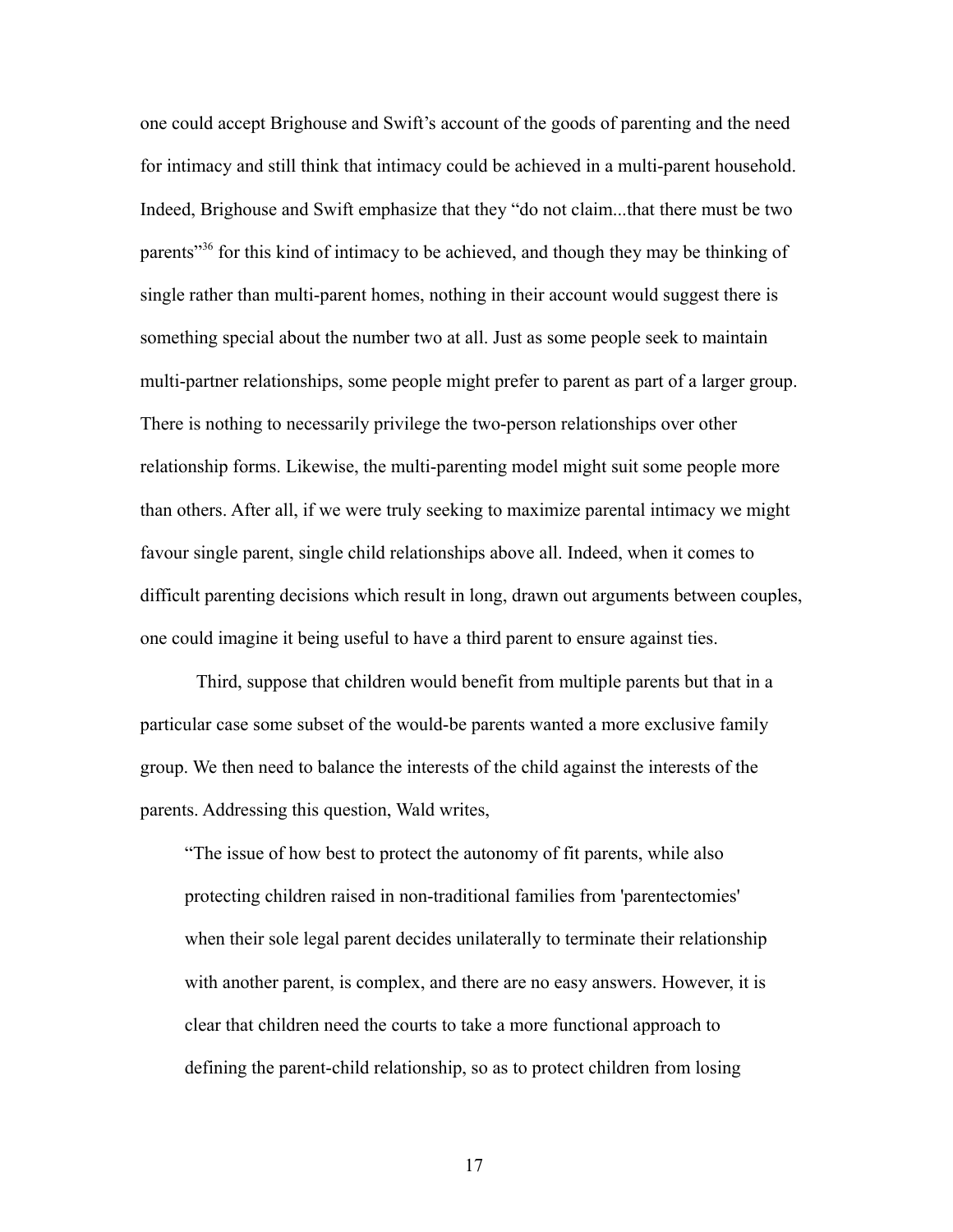parents solely because the children were born into families the legislatures may not have previously envisioned."[37](#page-21-12)

Finally, in thinking about the goods of parenting we might want to think more broadly about the goods that relationships with children can bring to all of our lives. That is, we might also want to consider the interests that adults who do not become parents have in the lives of children. Not all childless adults are childless by choice and as economic and environmental factors push us to smaller families, it may be that children, and relationships with them, are goods best shared when that is a viable alternative. What is more, while Brighouse and Swift focus on the positive aspects of parenting, they clarify that parents "have an interest not simply in raising children, nor even in raising them well...but also in having the time and energy to enjoy the familial relationship goods made possible by their being parents."<sup>[38](#page-21-13)</sup> Because there is also considerable burn out and stress associated with parenting in a nuclear family, multi-parent arrangements may benefit parents as well. $^{39}$  $^{39}$  $^{39}$ 

#### *Children's Relationships with Non-Parent Adults: Further Thoughts*

In thinking about how many parents a child should have, it's important to remember that what we are talking about is allowing the number of parents given legal status to correspond to the number of parents who fulfill one or more of the factors associated with parenting. We are talking about allowing, not requiring, the registration of multiple parents when all parties concerned consent.

Furthermore, we need to consider that not all alternative families want the additional parties who form their family unit counted as parents. Philosophers need to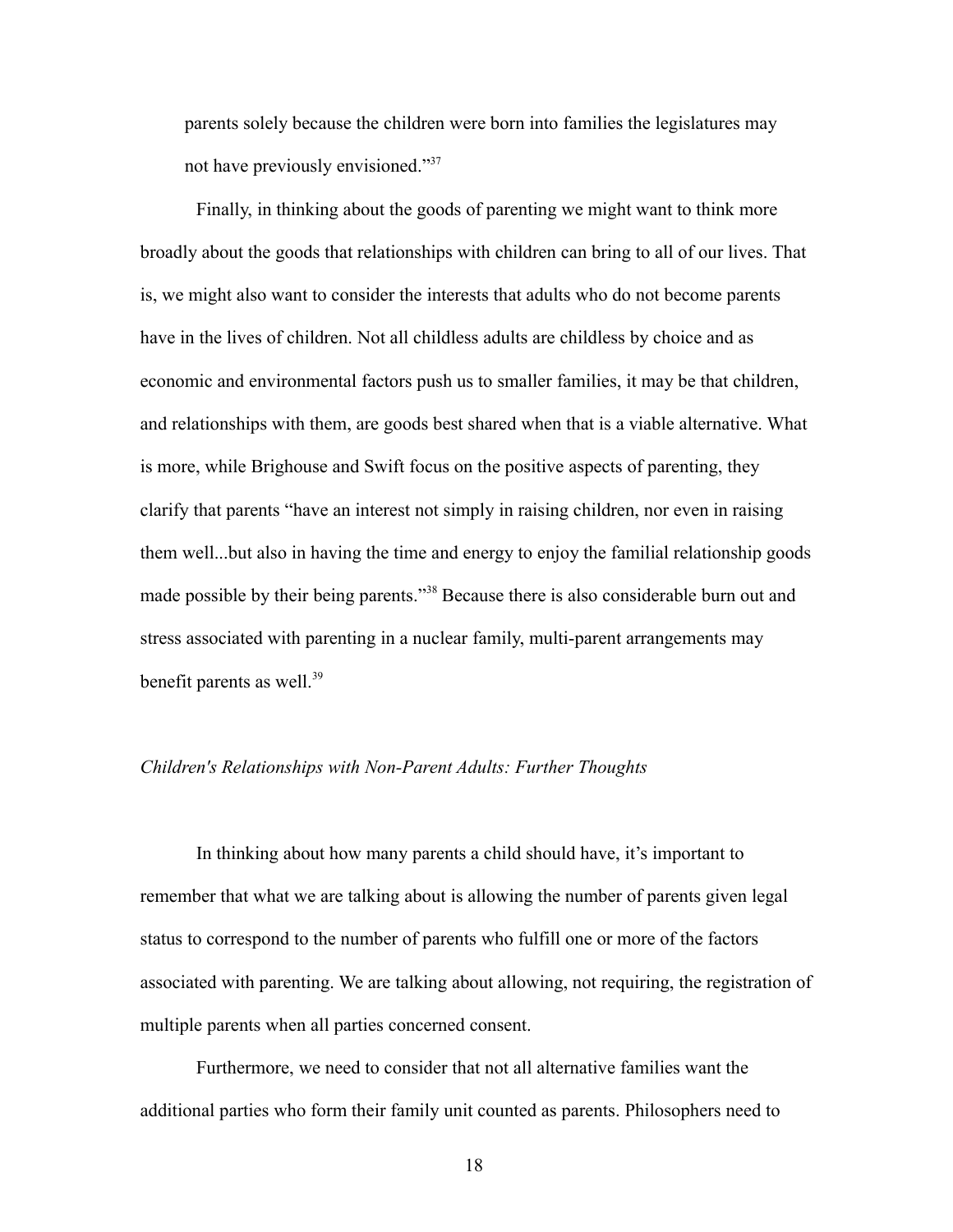consider the ethical dimensions of other family relationships as well and the role of aunts, uncles, grandparents, family friends and so on in the lives of children. Brighouse and Swift also recognize the importance of these relationships, writing: "What about the interest in caring relationships—relationships that involve at least some of the elements that are central to our account of parental interests—of grandparents, uncles and aunts, and neighbors or family friends? What about children's interests in intimate relationships with people other than their parents?"<sup>[40](#page-21-15)</sup>

There is also a far more radical suggestion that breaks the notion of "parent" off from loving, romantic relationships altogether. If children require stability, it's not at all clear that marriage (as we as a society practice it) meets this need at all. Why do we place the care of children under the very fragile bond of romantic-erotic love? One might argue that families formed around the care of children, committed to providing and nurturing them, might be more stable than modern day marriage.

This leads back to the previously mentioned need to be more creative in our recognition of a diversity of family roles. We end with the following as an example of how such creativity can benefit not only children but particularly adults in a child's life, including but hardly limited to the multiple parents a child might have.

Jake is the partner of Torsten, the biological father of Eli, child of Erin and Marcie. The extended family includes also Torsten's ex, Andrea, his partner at the time Eli was conceived. This collection of loving adults considers themselves family, and they play an aunt/uncle role in the lives of the children. Jake concludes as follows:

"It seems to me that families grow spontaneously around children. I never intended for Erin and Marcie to be such important parts of me, or for Andrea and her lovers to be family. I certainly never intended to be eyeing the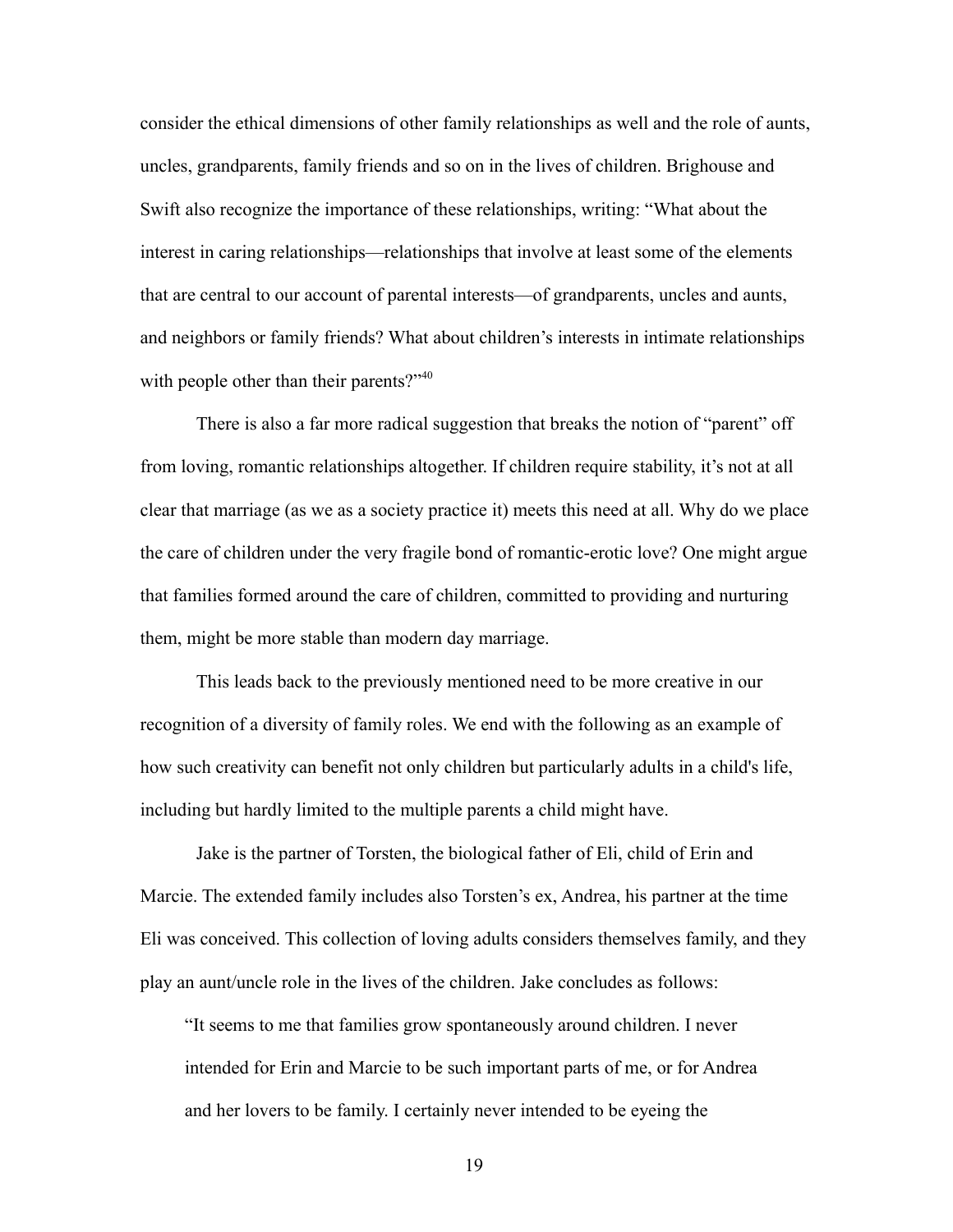'Someone who loves me very much goes to U of T' socks at school with such

intent. We draw lines between 'family' and 'friend,' based on blood or marriage,

and as a result can consider ourselves closer to people we see every few years

than to people we see once a week. But now people I barely knew well enough

to call friends, people I still only see a few times a year—like Eli's back-up

guardians and uncles, Bear and J—are without question part of my family.

With Eli at the centre, those connections just appeared, and now I can't

imagine life without them."<sup>[41](#page-21-16)</sup>

- <span id="page-20-17"></span>18 *A.A. v. B.B.*, [2003] 2139 ON SC para. 41.
- <span id="page-20-18"></span>19 See Daniel Cere and Douglas Farrow, eds., *Divorcing Marriage: Unveiling the Dangers in Canada's New Social Experiment* (Montreal: McGill-Queen's University Press, 2004).
- <span id="page-20-19"></span>20 See, for example, Margaret Somerville, "What About the Children?," in *Divorcing Marriage: Unveiling the Dangers in Canada's New Social Experiment*, eds. Daniel Cere and Douglas Farrow (Montreal: McGill-Queen's University Press, 2004), 63-78.
- <span id="page-20-20"></span>21 Gyapong, "Alliance."
- <span id="page-20-21"></span>22 Alison Harvison Young, "Reconceiving the Family: Challenging the Paradigm of the Exclusive Family," *American University Journal of Gender & the Law* 6 (1998): 505-555.
- <span id="page-20-22"></span>23 Wald, "The Parentage Puzzle," 398-399; emphasis in original.
- <span id="page-20-23"></span>24 Torsten Bernhardt et al., "The Spawn, the Spawnlet, and the Birth of a Queer Family," in *And Baby Makes More*, eds. Susan Goldberg and Chloë Brushwood Rose (London, ON: Insomniac Press, 2009), .

<span id="page-20-0"></span><sup>1</sup> *About a Boy*, DVD, directed by Chris Weitz and Paul Weitz (2002; Universal City, CA: MCA, 2004).

<span id="page-20-1"></span><sup>2</sup> *A.A. v. B.B.*, [2007] 2 ONCA para. 38.

<span id="page-20-2"></span><sup>3</sup> *A.A. v. B.B.,* [2007] 2 ONCA para. 38.

<span id="page-20-3"></span><sup>4</sup> *A.A. v. B.B.,* [2007] 2 ONCA para. 21.

<span id="page-20-4"></span><sup>5</sup> Leslee Jaquette, "Adopted 'Survivor' Thriving With Three Parents," *Bellevue Komo*, May 21, 2011. <http://bellevue.komonews.com/news/community-spirit/adopted-survivor-thriving-three-parents/642587>

<span id="page-20-5"></span><sup>6</sup> Deborah H. Wald, "The Parentage Puzzle: The Interplay Between Genetics, Procreative Intent, and Parental Conduct in Determining Legal Parentage," *American University Journal of Gender, Social Policy & the Law* 15 (2007): 379.

<span id="page-20-6"></span><sup>7</sup> Aviva Rubin, "My Co-World and Welcome to It: Adventures in Non-Conjugal Parenting," in *Who's Your Daddy?*, ed. Rachel Epstein (Toronto: Sumach Press, 2009), pp. 117-123.

<span id="page-20-7"></span><sup>8</sup> Wald, "The Parentage Puzzle," 380-381.

<span id="page-20-8"></span><sup>9</sup> Melanie B. Jacobs, "Why Just Two? Disaggregating Traditional Parental Rights and Responsibilities to Recognize Multiple Parents," *Journal of Law & Family Studies* 9 (2007): 313.

<span id="page-20-9"></span><sup>10</sup> Jacobs, "Why Just Two?," 313.

<span id="page-20-10"></span><sup>11</sup> For an excellent account of competing theories of the grounding of parental rights, see Elizabeth Brake and Joseph Millum's entry on Parenthood in the Stanford Encyclopedia of Philosophy: "Parenthood and Procreation," first published January 26, 2012, [http://plato.stanford.edu/entries/parenthood.](http://plato.stanford.edu/entries/parenthood)

<span id="page-20-11"></span><sup>12</sup> Wald, "The Parentage Puzzle," 381.

<span id="page-20-12"></span><sup>13</sup> Wald, "The Parentage Puzzle," 381.

<span id="page-20-13"></span><sup>14</sup> Wald, "The Parentage Puzzle," 381.

<span id="page-20-14"></span><sup>15</sup> Deborah Gyapong, "Alliance Seeks to Protect Family as '3-Parents Case' Seen as Impacting Definition of Marriage," *Canadian Catholic News*, August 30, 2006. [http://www.catholic.org/international/international\\_story.php?id=21067](http://www.catholic.org/international/international_story.php?id=21067)

<span id="page-20-15"></span><sup>16</sup> Gyapong, "Alliance."

<span id="page-20-16"></span><sup>17</sup> Gyapong, "Alliance."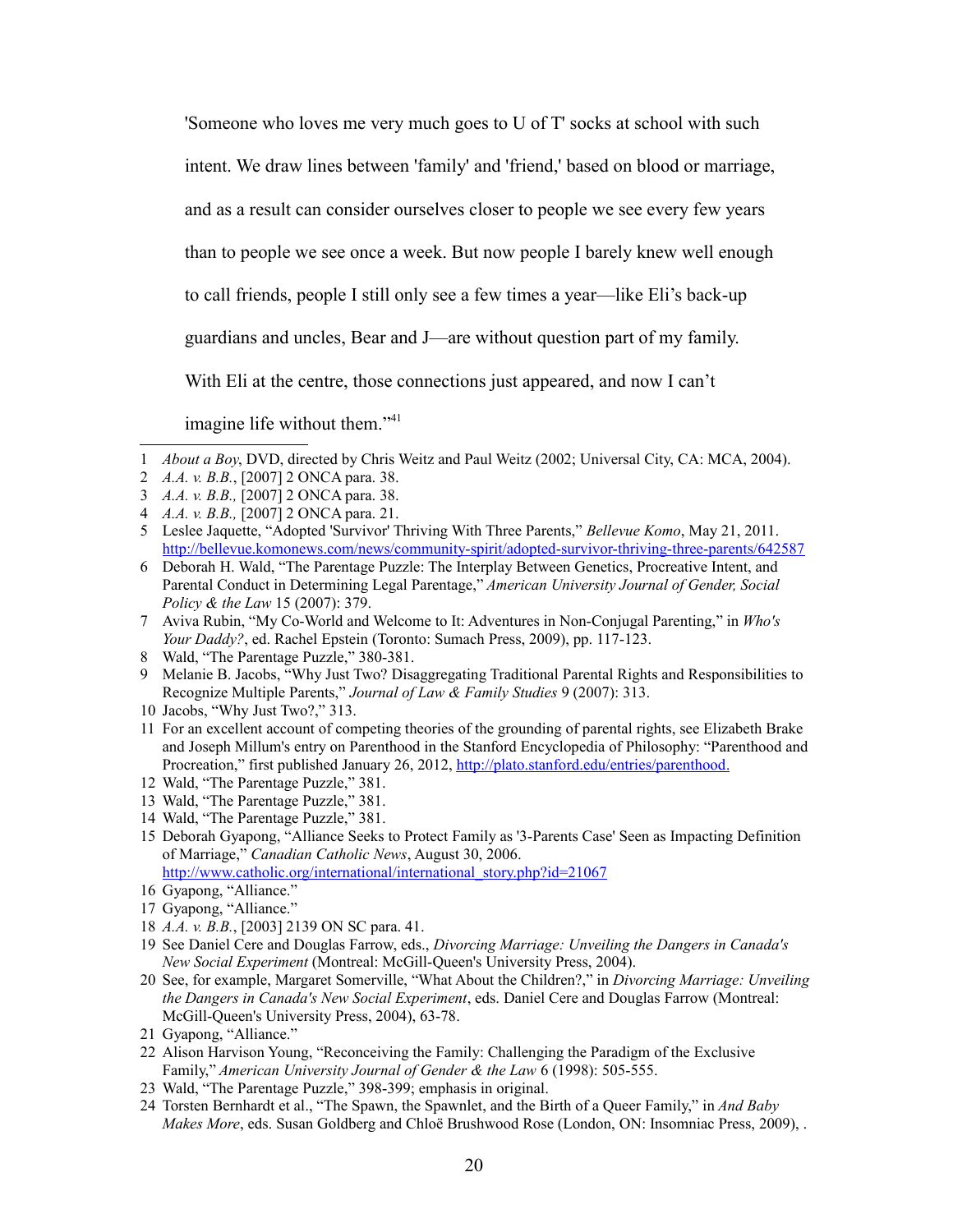- <span id="page-21-1"></span>26 See Harry Brighouse and Adam Swift, "Legitimate Parental Partiality," *Philosophy and Public Affairs* 37 (2009): 43-80.
- <span id="page-21-2"></span>27 Harry Brighouse and Adam Swift, "Parents' Rights and the Value of the Family," *Ethics* 117 (2006): 81.
- <span id="page-21-3"></span>28 Brighouse and Swift, "Parents' Rights," 95.
- <span id="page-21-4"></span>29 Brighouse and Swift, "Parents' Rights," 96.
- <span id="page-21-5"></span>30 Brighouse and Swift, "Legitimate Parental Partiality," 54.
- <span id="page-21-6"></span>31 Brighouse and Swift, "Parents' Rights," 97.
- <span id="page-21-7"></span>32 Brighouse and Swift, "Legitimate Parental Partiality," 55.
- <span id="page-21-8"></span>33 Wald, "The Parentage Puzzle," 382.
- <span id="page-21-9"></span>34 Brighouse and Swift, "Social Justice," 150.
- <span id="page-21-10"></span>35 Wald, "The Parentage Puzzle," 411.
- <span id="page-21-11"></span>36 Brighouse and Swift, "Social Justice," 142.
- <span id="page-21-12"></span>37 Wald, "The Parentage Puzzle," 398.
- <span id="page-21-13"></span>38 Brighouse and Swift, "Social Justice," 148.

<span id="page-21-14"></span>39 I also suspect I'm more of a liberal than Brighouse and Swift about the parenting choices people make. They want to say that parents who choose to be less involved in the lives of their children are missing out on some of the goods of parenting. In cases where people need to leave the raising of the children to others, out of economic necessity for example, that might be right. But in cases where people choose a more distributed, less intimate version of the parent-child relationship, I'm not sure this is so. In any case, this is a point for discussion.

- <span id="page-21-15"></span>40 Brighouse and Swift, "Parents' Rights," 100.
- <span id="page-21-16"></span>41 Bernhardt et al., "The Spawn," 123-124.

## Selected Bibliography – Works Cited

#### *A.A. v. B.B.* 2003: 2139 ON SC.

*A.A. v. B.B.* 2007: 2 ONCA.

- *About a Boy*. DVD. Directed by Chris Weitz and Paul Weitz. 2002; Universal City, CA: MCA, 2004.
- Bernhardt, Torsten, Marcie Gibson, Erin Sandilands, Jake Szamosi and Andrea Zanin. "The Spawn, the Spawnlet, and the Birth of a Queer Family." In *And Baby Makes More*, edited by Susan Goldberg and Chloë Brushwood Rose, 107-126. London, ON: Insomniac Press, 2009.
- Brighouse, Harry and Adam Swift. "Legitimate Parental Partiality." *Philosophy and Public Affairs* 37 (2009): 43-80.
- –. "Parents' Rights and the Value of the Family." *Ethics* 117 (2006): 80-108.
- –. "Social Justice and the Family." In *Social Justice and Public Policy*, edited by Gary Craig, Tania Burchardt and David Gordon, 139-156. Bristol: The Policy Press, 2008.

<span id="page-21-0"></span><sup>25</sup> I say "something like" as nothing in the Brighouse-Swift argument rules out parenting by same sex couples. See Harry Brighouse and Adam Swift, "Social Justice and the Family," in *Social Justice and Public Policy*, eds. Gary Craig, Tania Burchardt and David Gordon (Bristol: The Policy Press, 2008), 139- 156.